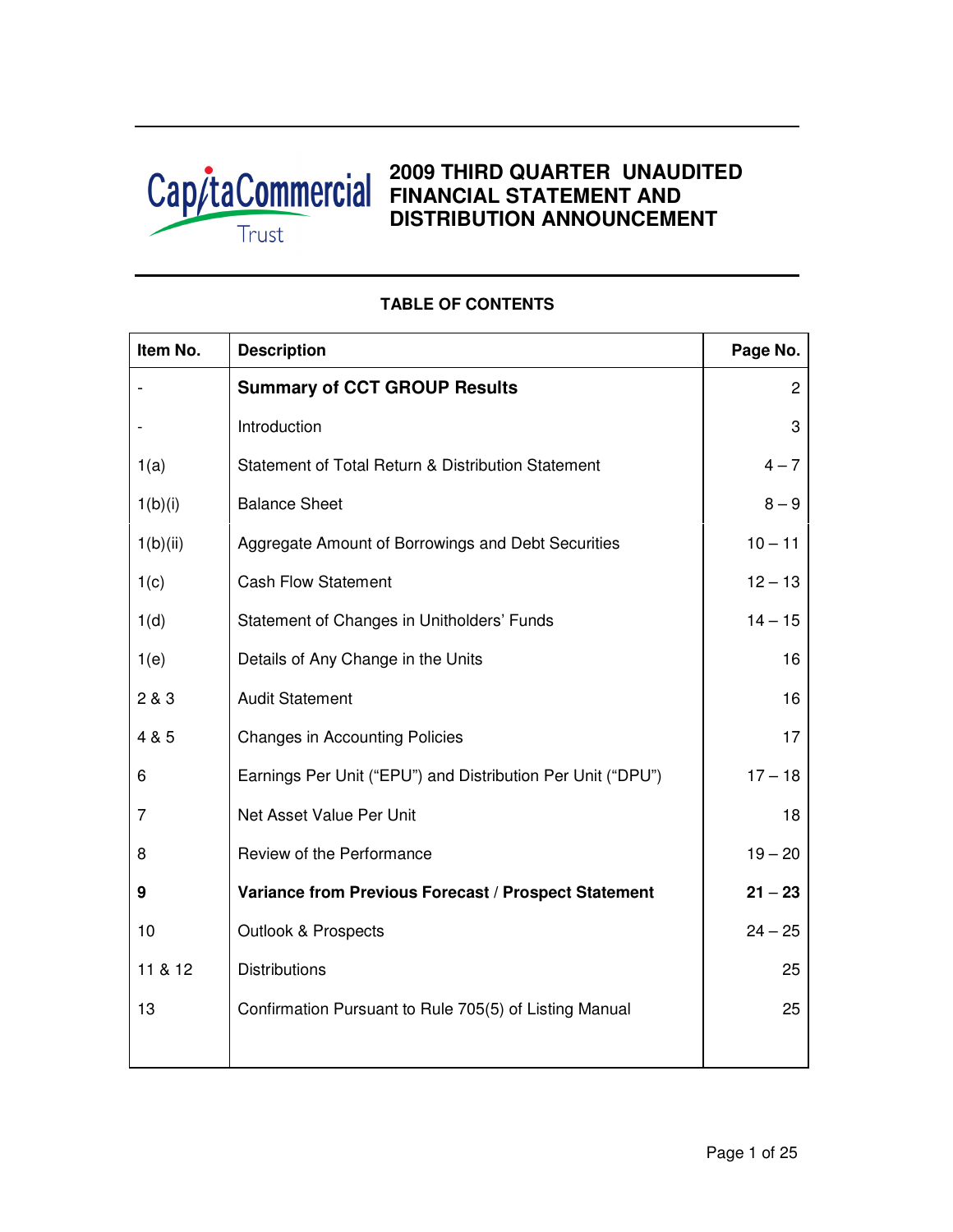## **SUMMARY OF CCT GROUP RESULTS**

|                                       | 3Q 2009           | 1 January 2009 to 30 September 2009 |                                  | <b>YTD</b><br>September<br>2008 |                   |
|---------------------------------------|-------------------|-------------------------------------|----------------------------------|---------------------------------|-------------------|
|                                       | Actual<br>S\$'000 | Actual<br>S\$'000                   | Forecast <sup>1</sup><br>S\$'000 | Change<br>%                     | Actual<br>S\$'000 |
| Gross Revenue                         | 102,648           | 300,083                             | 300,042                          | 0.01                            | 238,121           |
| Net Property Income                   | 77,057            | 220,210                             | 211,842                          | 4.0                             | 167,862           |
| Distributable Income                  | 52,136            | 145,559                             | 124,223                          | 17.2                            | 115,083           |
| Distribution Per Unit ("DPU") (cents) |                   |                                     |                                  |                                 |                   |
| - For the Period                      | 1.85 $3$          | 5.18 <sup>3</sup>                   | 8.88                             | (41.7)                          | 8.29 <sup>2</sup> |
| - Annualised                          | 7.34 <sup>3</sup> | 6.93 $3$                            | 11.87                            | (41.6)                          | 11.07 $^2$        |
| <b>Adjusted for Rights Units</b>      |                   |                                     |                                  |                                 |                   |
| DPU (cents)                           |                   |                                     |                                  |                                 |                   |
| - For the Period                      | 1.85 $3$          | 5.18 $3$                            | 4.43 $4$                         | 16.9                            | 4.12 $4$          |
| - Annualised                          | 7.34 <sup>3</sup> | 6.93 $3$                            | 5.92 <sup>4</sup>                | 17.1                            | 5.50 <sup>4</sup> |

#### **Footnotes:**

(1) The forecast is based on the forecast, together with the assumptions, shown in the circular to unitholders dated 9 June 2008 ("CCT Circular") for the proposed acquisition of One George Street, Singapore.

(2) Refers to actual DPU for YTD Sep 2008.

(3) DPU in the table above is computed on the basis that none of the S\$370.0 million convertible bonds due 2013 (the "Convertible Bonds") is converted into Units. Accordingly, the actual quantum of DPU may differ if any of the Convertible Bonds are converted into Units.

(4) Restated taking into account the effect of the fully underwritten, renounceable 1-for-1 rights issue to raise gross proceeds of approximately S\$828.3 million at an issue price of S\$0.59 per Rights Unit (the "Rights Issue") and computed based on the issued Units at the end of each period aggregated with the 1,403,891,006 Units which were issued on 2 July 2009 ("Rights Units").

**For a meaningful analysis/comparison of the actual results against the forecast as stated in the CCT Circular dated 9 June 2008, please refer to Section 9 of this Announcement.**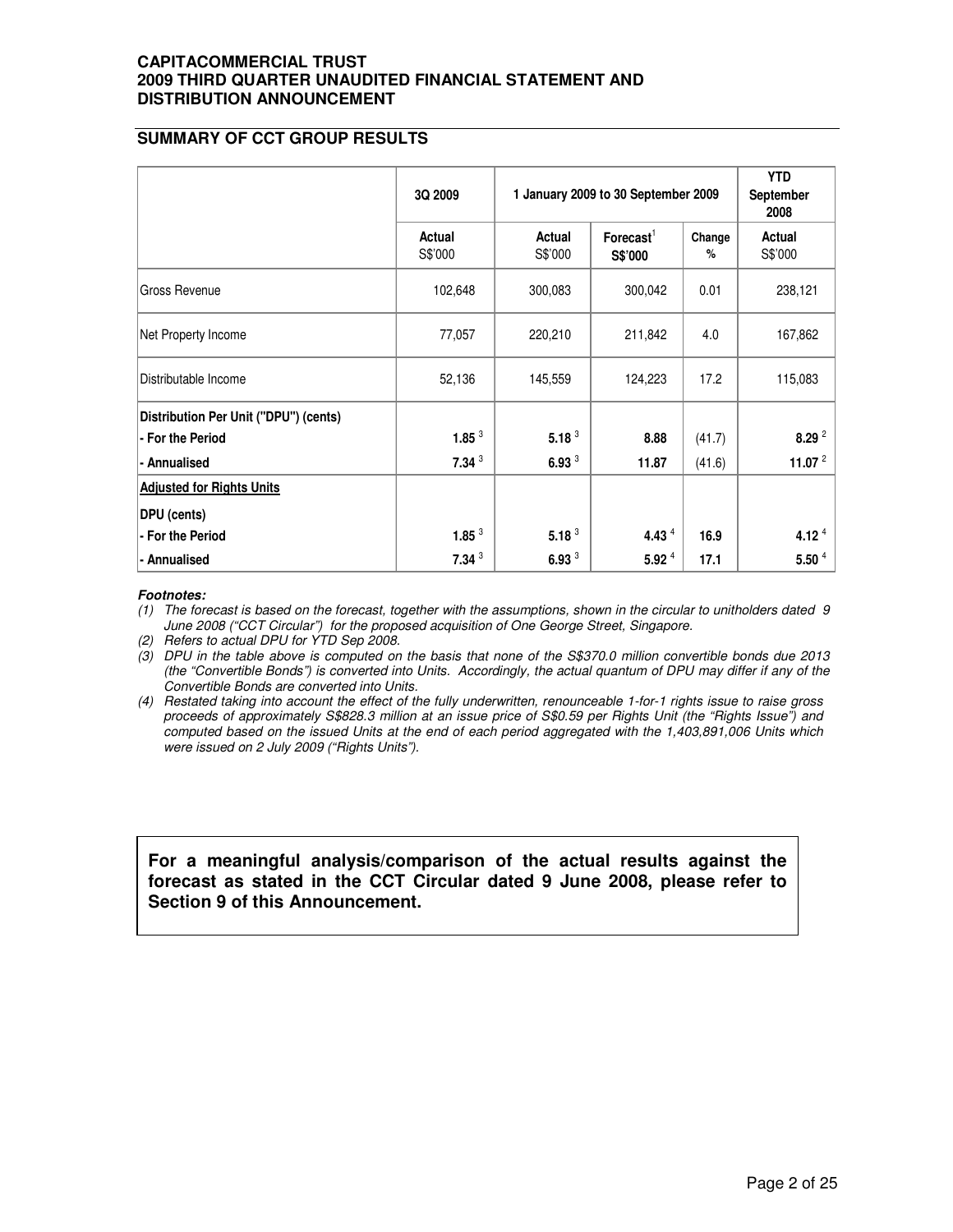## **INTRODUCTION**

CapitaCommercial Trust ("CCT") was established under a Trust Deed dated 6 February 2004 entered into between CapitaCommercial Trust Management Limited (as manager of CCT) (the "Manager") and HSBC Institutional Trust Services (Singapore) Limited (as trustee of CCT) (the "CCT Trustee"), as amended by the first supplemental deed dated 15 July 2005, the second supplemental deed dated 20 April 2006, the third supplemental deed dated 11 August 2006, the fourth supplemental deed dated 31 October 2007 and the first amending and restating deed dated 26 March 2008.

As at 30 September 2009, CCT's Singapore portfolio consists of Capital Tower, Six Battery Road, HSBC Building, Raffles City (through its 60% stake in RCS Trust), Starhub Centre, Robinson Point, Bugis Village, Golden Shoe Car Park, Market Street Car Park, One George Street, and Wilkie Edge. CCT has a whollyowned subsidiary, CCT MTN Pte. Ltd. ("CCT MTN"), to provide treasury services, including on-lending the proceeds from the issuance of notes under an unsecured multi-currency medium term note programme to CCT.

In Malaysia, CCT has a 30% stake in Quill Capita Trust ("QCT") as well as a 7.4% stake (with commitment of US\$20 million) in the Malaysia Commercial Development Fund ("MCDF"). QCT is a Malaysia-listed real estate investment trust focused on acquiring and investing in commercial properties in Malaysia. MCDF is an investment fund which invests in real estate development properties primarily in Kuala Lumpur and the Klang Valley.

On a recurring basis, as the results of QCT are not expected to be announced in time for inclusion in CCT Group results for the same calendar quarter, CCT Group will equity account the results of QCT based on a 3-month lag time.

CCT Group results are after consolidating CCT MTN, equity accounting the interest in QCT and including its proportionate interest (60%) in RCS Trust on a line-by-line basis.

In the Trust results, the distributable income on a declared basis from RCS Trust and QCT are accounted for as "Investment Income".

On 22 May 2009, the Manager announced a fully underwritten, renounceable 1-for-1 rights issue at an issue price of S\$0.59 per rights unit to raise gross proceeds of S\$828.3 million (the "Rights Issue"). The units of the Rights Issue were listed on the SGX-ST on 3 July 2009.

On 3 July 2009, CCT prepaid S\$664.0 million of its loans from the net proceeds of the Rights Issue. The balance of the net proceeds will be used for further debt repayment in 2010 as well as for capital expenditure, asset enhancements and general corporate and working capital purposes. CCT will announce the use of proceeds as and when the rights issue proceeds are utilized.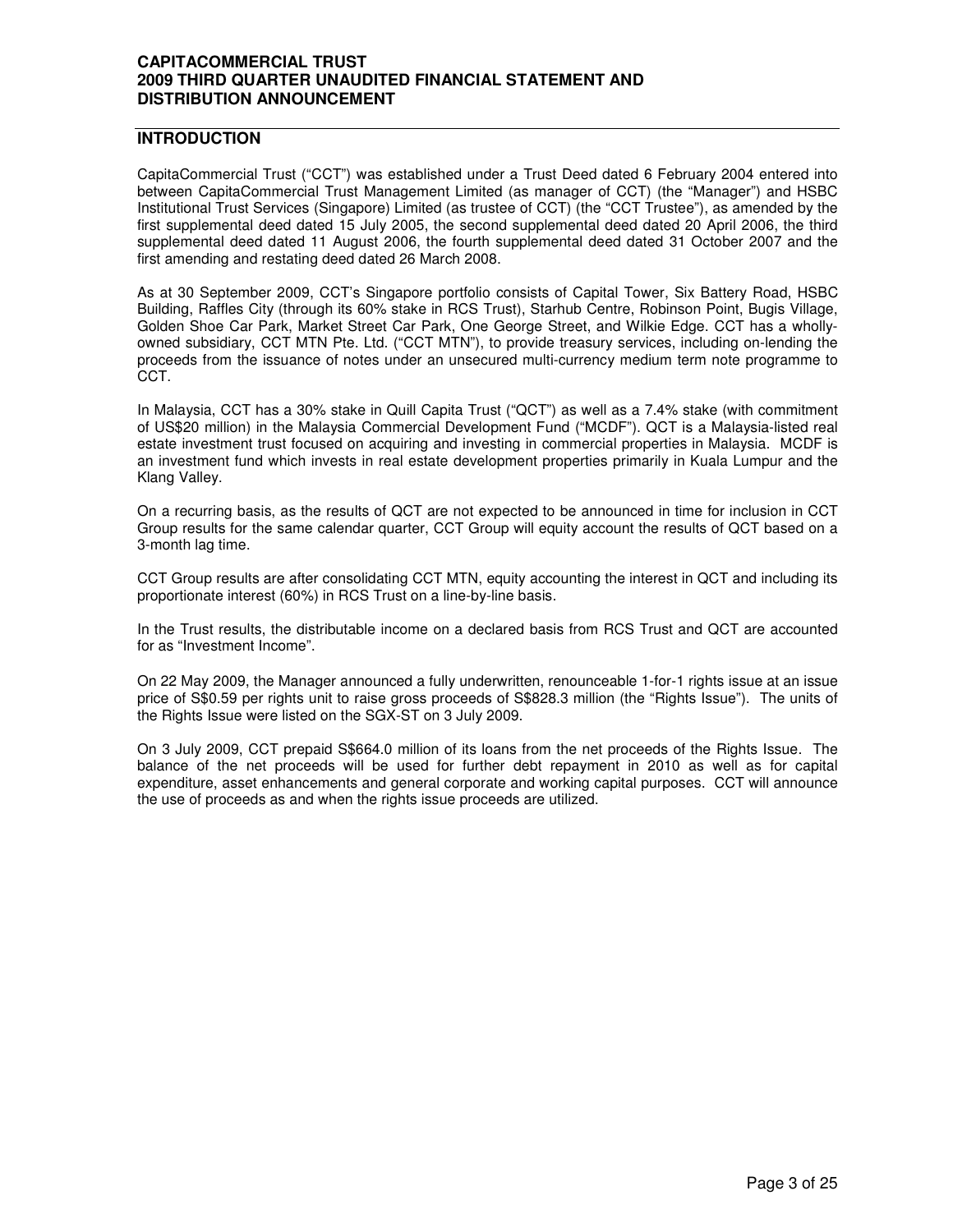**1(a)(i) Statement of Total Return & Distribution Statement (3Q 2009 vs 3Q 2008) (For a review of the performance, please refer to paragraph 8 on page 19-20)**

|                                                                                   |                        | Group              |                |                        | <b>Trust</b>       |                |
|-----------------------------------------------------------------------------------|------------------------|--------------------|----------------|------------------------|--------------------|----------------|
| <b>Statement of Total Return</b>                                                  | 3Q 2009<br>S\$'000     | 3Q 2008<br>S\$'000 | Change<br>$\%$ | 3Q 2009<br>S\$'000     | 3Q 2008<br>S\$'000 | Change<br>$\%$ |
| Gross rental income                                                               | 92,596                 | 79,726             | 16.1           | 62,779                 | 52,257             | 20.1           |
| Car park income                                                                   | 4,185                  | 4,138              | 1.1            | 3,391                  | 3,384              | 0.2            |
| Other income                                                                      | 5,867                  | 8,672              | (32.3)         | 5,114                  | 8,024              | (36.3)         |
| <b>Gross revenue</b>                                                              | 102,648                | 92,536             | 10.9           | 71,284                 | 63,665             | 12.0           |
| Property management fees                                                          | (2,839)                | (2, 495)           | 13.8           | (1,634)                | (1, 381)           | 18.3           |
| Property tax                                                                      | (9,400)                | (11, 391)          | (17.5)         | (5,881)                | (8, 169)           | (28.0)         |
| Other property operating<br>expenses <sup>1</sup>                                 | (13, 352)              | (11,938)           | 11.8           | (8, 854)               | (7, 772)           | 13.9           |
| <b>Property operating</b><br>expenses                                             | (25, 591)              | (25, 824)          | (0.9)          | (16, 369)              | (17, 322)          | (5.5)          |
| Net property income                                                               | 77,057                 | 66,712             | 15.5           | 54,915                 | 46,343             | 18.5           |
| Interest income                                                                   | 68                     | 142                | (52.1)         | 67                     | 131                | (48.9)         |
| Investment income                                                                 |                        |                    |                | $18,425$ <sup>2</sup>  | 3<br>14,880        | 23.8           |
| (Loss)/Gain from re-<br>measurement of derivatives<br>Impairment loss on          | $(3,247)$ <sup>4</sup> | 5<br>2,538         | (227.9)        | $(3,247)$ <sup>4</sup> | 5<br>2,538         | (227.9)        |
| investment in associate                                                           |                        |                    |                |                        | 6<br>(8,965)       | (100.0)        |
| Manager's management fees                                                         | (5,084)                | (4, 471)           | 13.7           | (3,224)                | (2,616)            | 23.2           |
| Trust expenses                                                                    | (305)                  | (2, 417)           | (87.4)         | (207)                  | (2,318)            | (91.1)         |
| Borrowing costs <sup>7</sup>                                                      | (23, 525)              | (25, 502)          | (7.8)          | (17, 787)              | (19, 721)          | (9.8)          |
| Net income before share of<br>profit of associate<br>Share of profit of associate | 44,964                 | 37,002             | 21.5           | 48,942                 | 30,272             | 61.7           |
| (net of tax)                                                                      | 1,006                  | 980                | 2.7            |                        |                    |                |
| Net income                                                                        | 45,970                 | 37,982             | 21.0           | 48,942                 | 30,272             | 61.7           |
| Total return for the period<br>before tax                                         | 45,970                 | 37,982             | 21.0           | 48,942                 | 30,272             | 61.7           |
| Income tax                                                                        |                        | (10)               | (100.0)        |                        | (10)               | (100.0)        |
| Total return for the period<br>after tax                                          | 45,970                 | 37,972             | 21.1           | 48,942                 | 30,262             | 61.7           |
| <b>Distribution Statement</b>                                                     |                        |                    |                |                        |                    |                |
| Total return for the period<br>before tax                                         | 45,970                 | 37,982             | 21.0           | 48,942                 | 30,272             | 61.7           |
| Net tax and other<br>adjustments <sup>8</sup>                                     | 6,166                  | 5,183              | 19.0           | 3,194                  | 12,893             | (75.2)         |
| Income available for<br>distribution to unitholders                               | 52,136                 | 43,165             | 20.8           | 52,136                 | 43,165             | 20.8           |
| Distributable income to<br>unitholders                                            | 52,136                 | 43,165             | 20.8           | 52,136                 | 43,165             | 20.8           |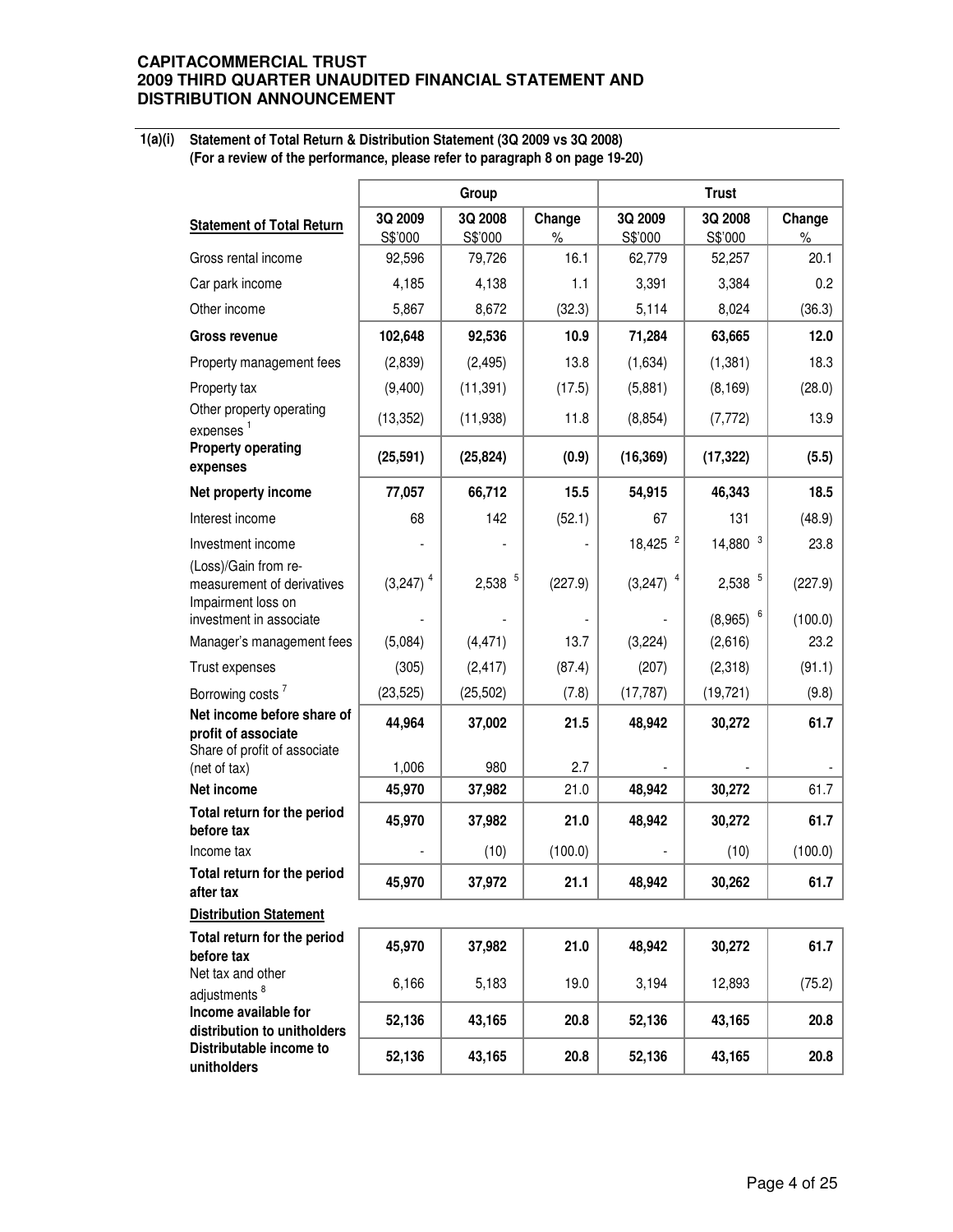#### **Footnotes:**

(1) Included as part of the other property operating expenses are the following:

|                                                           |                | Group          |         | Trust          |                |         |  |
|-----------------------------------------------------------|----------------|----------------|---------|----------------|----------------|---------|--|
|                                                           | <b>3Q 2009</b> | <b>3Q 2008</b> | Change  | <b>3Q 2009</b> | <b>3Q 2008</b> | Change  |  |
|                                                           | S\$'000        | <i>S\$'000</i> | %       | S\$'000        | S\$'000        | %       |  |
| Depreciation and amortisation                             | 1,041          | 158 I          | 558.9   | 949            | 81             | 1,071.6 |  |
| Allowance for doubtful debts and<br>bad debts written off | 149            | (19)           | (884.2) | 31             | (19)           | (263.2) |  |

- (2) Inis relates to the income distribution from RCS Trust and QCT.
- (3) This relates to the income distribution from RCS Trust.
- (4) This relates to the loss on the re-measurement of fair value of interest rate swaps.
- (5) This relates to the net gain on the re-measurement of fair value of interest rate swaps and the derivative liability arising on the convertible bonds.
- (6) This relates to assessment of impairment on investment in QCT.
- (7) Included in borrowing costs are the following:

|                                    |         | Group   |        | Trust   |                |        |  |
|------------------------------------|---------|---------|--------|---------|----------------|--------|--|
|                                    | 3Q 2009 | 3Q 2008 | Change | 3Q 2009 | <b>3Q 2008</b> | Change |  |
|                                    | S\$'000 | S\$'000 | %      | S\$'000 | S\$'000        | %      |  |
| Interest cost                      | 17,683  | 19,501  | (9.3)  | 12.118  | 13,968         | (13.2) |  |
| Amortisation and transaction costs | 5.842   | 6,001   | (2.6)  | 5,669   | 5,753          | (1.5)  |  |
| Total                              | 23,525  | 25,502  | (7.8)  | 17,787  | 19.721         | (9.8)  |  |

(8) Included in the net tax and other adjustments are the following:

|                                                                                        |                | Group          |         |         | <b>Trust</b>   |         |  |
|----------------------------------------------------------------------------------------|----------------|----------------|---------|---------|----------------|---------|--|
| Non-tax deductible/(chargeable)                                                        | <b>3Q 2009</b> | <b>3Q 2008</b> | Change  | 3Q 2009 | <b>3Q 2008</b> | Change  |  |
| <i>items:</i>                                                                          | S\$'000        | S\$'000        | %       | S\$'000 | S\$'000        | %       |  |
| Manager's management fee                                                               |                |                |         |         |                |         |  |
| payable in units                                                                       | 2,911          | 2,727          | 6.7     | 1,051   | 872            | 20.5    |  |
| Trustee's fees                                                                         | 194            | 215            | (9.8)   | 146     | 163            | (10.4)  |  |
| Loss / (Gain) from re-measurement<br>of derivatives<br>Temporary differences and other | 3,247          | (2, 538)       | (227.9) | 3,247   | (2, 538)       | (227.9) |  |
| tax adjustments                                                                        | (186)          | 4,779          | (103.9) | (1,250) | 14,396         | (108.7) |  |
| Net tax adjustments                                                                    | 6,166          | 5,183          | 19.0    | 3,194   | 12,893         | (75.2)  |  |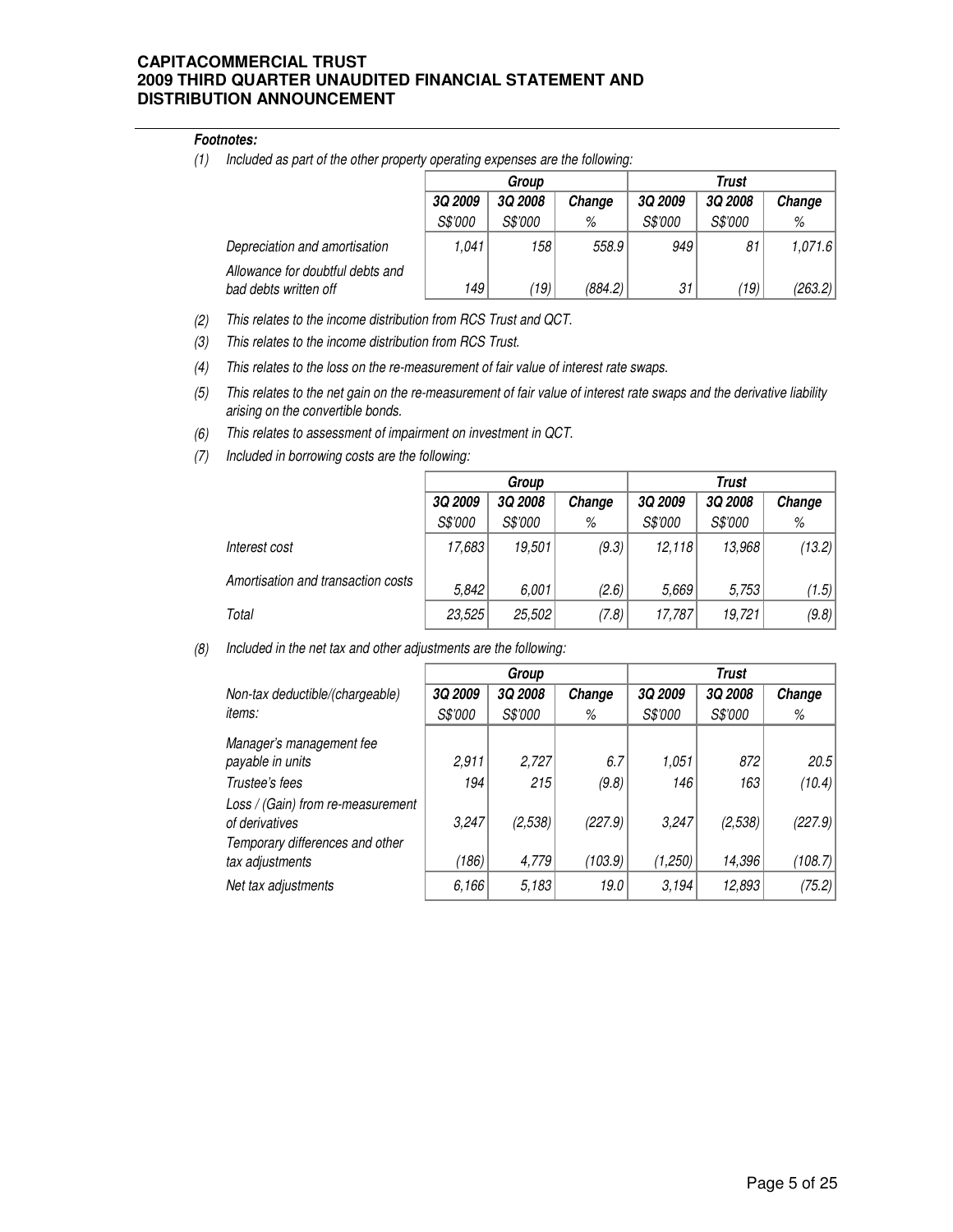**1(a)(ii) Statement of Total Return & Distribution Statement (YTD September 2009 vs YTD September 2008) (For a review of the performance, please refer to paragraph 8 on page 19-20)**

|                                                          |            | Group            |         | <b>Trust</b> |                        |         |  |
|----------------------------------------------------------|------------|------------------|---------|--------------|------------------------|---------|--|
| <b>Statement of Total Return</b>                         | YTD Sep 09 | YTD Sep 08       | Change  | YTD Sep 09   | YTD Sep 08             | Change  |  |
|                                                          | S\$'000    | S\$'000          | $\%$    | S\$'000      | S\$'000                | $\%$    |  |
| Gross rental income                                      | 271,009    | 212,876          | 27.3    | 186,075      | 130,733                | 42.3    |  |
| Car park income                                          | 12,337     | 12,109           | 1.9     | 10,066       | 9,805                  | 2.7     |  |
| Other income                                             | 16,737     | 13,136           | 27.4    | 14,769       | 11,289                 | 30.8    |  |
| <b>Gross revenue</b>                                     | 300,083    | 238,121          | 26.0    | 210,910      | 151,827                | 38.9    |  |
| Property management fees                                 | (8, 118)   | (6, 497)         | 24.9    | (4,685)      | (3, 160)               | 48.3    |  |
| Property tax                                             | (31, 521)  | (30, 528)        | 3.3     | (21, 647)    | (20, 582)              | 5.2     |  |
| Other property operating expenses <sup>1</sup>           | (40, 234)  | (33, 234)        | 21.1    | (26, 902)    | (21, 331)              | 26.1    |  |
| <b>Property operating expenses</b>                       | (79, 873)  | (70, 259)        | 13.7    | (53, 234)    | (45, 073)              | 18.1    |  |
| Net property income                                      | 220,210    | 167,862          | 31.2    | 157,676      | 106,754                | 47.7    |  |
| Interest income                                          | 112        | 1,026            | (89.1)  | 108          | 980                    | (89.0)  |  |
| Investment income                                        |            | 319 <sup>2</sup> | (100.0) | $50,119^{3}$ | 47,946 <sup>4</sup>    | 4.5     |  |
| Gain from re-measurement of<br>derivatives               | 6,289 5    | 17,210 6         | (63.5)  | 6,289 5      | 17,210 6               | (63.5)  |  |
| Impairment loss on investment in<br>associate            |            |                  |         |              | $(8,965)$ <sup>7</sup> | (100.0) |  |
| Manager's management fees                                | (14, 546)  | (12, 555)        | 15.9    | (9,088)      | (7,074)                | 28.5    |  |
| Trust expenses                                           | (2,021)    | (3,408)          | (40.7)  | (1,881)      | (3,227)                | (41.7)  |  |
| Borrowing costs <sup>8</sup>                             | (72, 448)  | (55, 142)        | 31.4    | (55, 361)    | (38, 154)              | 45.1    |  |
| Net income before share of profit<br>of associate        | 137,596    | 115,312          | 19.3    | 147,862      | 115,470                | 28.1    |  |
| Share of profit of associate (net of<br>tax)             | 3,013      | 2,671            | 12.8    |              |                        |         |  |
| Net income                                               | 140,609    | 117,983          | 19.2    | 147,862      | 115,470                | 28.1    |  |
| Net change in fair value of<br>investment properties     | (684, 822) | 445,605          | (253.7) | (597, 990)   | 372,455                | (260.6) |  |
| Total return for the year before                         | (544, 213) | 563,588          | (196.6) | (450, 128)   | 487,925                | (192.3) |  |
| іах<br>Income tax 9                                      | (1)        | (35)             | (97.1)  |              | (35)                   | (100.0) |  |
| Total return for the year after tax                      | (544, 214) | 563,553          | (196.6) | (450, 128)   | 487,890                | (192.3) |  |
| <b>Distribution Statement</b>                            |            |                  |         |              |                        |         |  |
| Total return for the year before                         | (544, 213) | 563,588          | (196.6) | (450, 128)   | 487,925                | (192.3) |  |
| tax<br>Net tax and other adjustments <sup>10</sup>       | 689,772    | (448, 505)       | (253.8) | 595,687      | (372, 842)             | (259.8) |  |
| Income available for distribution                        | 145,559    | 115,083          | 26.5    | 145,559      | 115,083                | 26.5    |  |
| to unitholders<br>Distributable income to<br>unitholders | 145,559    | 115,083          | 26.5    | 145,559      | 115,083                | 26.5    |  |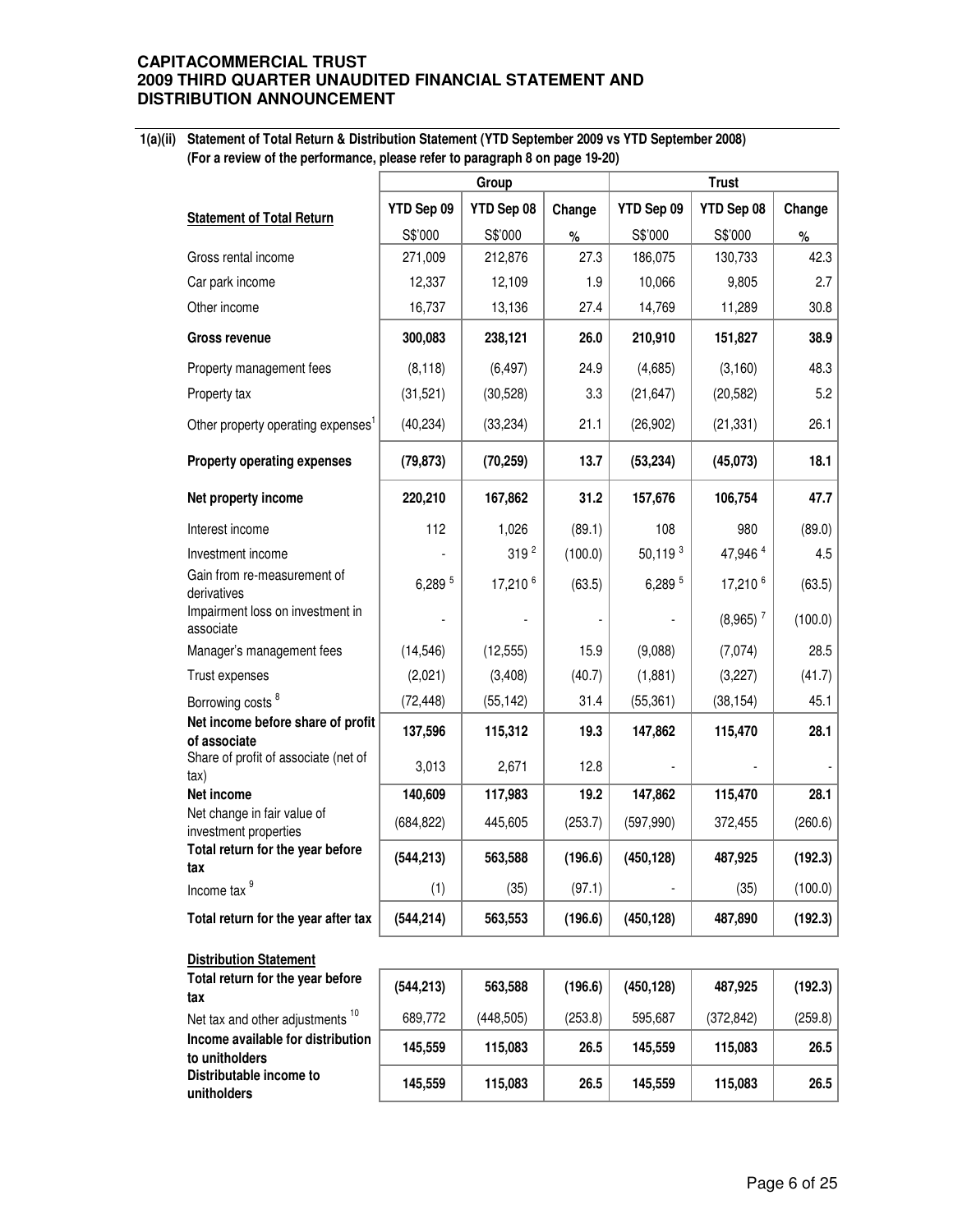#### **Footnotes**

(1) Included as part of the other property operating expenses are the following:

|                                                           |                          | Group          |        | Trust          |            |        |
|-----------------------------------------------------------|--------------------------|----------------|--------|----------------|------------|--------|
|                                                           | <b>YTD</b><br><b>YTD</b> |                |        | <b>YTD</b>     | <b>YTD</b> |        |
|                                                           | <b>Sep 09</b>            | Sep 08         | Change | <b>Sep 09</b>  | Sep 08     | Change |
|                                                           | <i>S\$'000</i>           | <i>S\$'000</i> | %      | <i>S\$'000</i> | S\$'000    | %      |
| Depreciation and amortisation                             | 1,766                    | 456'           | 287.3  | 1.474          | 243        | 506.6  |
| Allowance for doubtful debts and<br>bad debts written off | 187                      | 98             | 90.8   | 69             | 98         | (29.6) |

- (2) This relates to the interest income from Aragorn ABS Berhad ("Aragorn"), the special purpose vehicle which was used to own Wisma Technip and has been divested.
- (3) This relates to the income distribution from RCS Trust and QCT.
- (4) This relates to the income distribution from RCS Trust and QCT, and interest income from Aragorn.
- (5) This relates to the gain on the re-measurement of fair value of interest rate swaps.
- (6) This relates to the net gain on the re-measurement of fair values of interest rate swaps and the derivative liability arising on the convertible bonds.
- (7) This relates to the assessment of impairment on investment in QCT.
- (8) Included in borrowing costs are the following :

|                                    |                | Group          |        | Trust          |            |        |  |
|------------------------------------|----------------|----------------|--------|----------------|------------|--------|--|
|                                    | <b>YTD</b>     | <b>YTD</b>     |        | <b>YTD</b>     | <b>YTD</b> |        |  |
|                                    | <b>Sep 09</b>  | Sep 08         | Change | <b>Sep 09</b>  | Sep 08     | Change |  |
|                                    | <i>S\$'000</i> | <i>S\$'000</i> | %      | <i>S\$'000</i> | S\$'000    | %      |  |
| Interest cost <sup>(8a)</sup>      | 59.879         | 45,917         | 30.4   | 43,324         | 29,468     | 47.0   |  |
| Amortisation and transaction costs |                |                |        |                |            |        |  |
| (8b)                               | 12.569         | 9,225          | 36.2   | 12.037         | 8.686      | 38.6   |  |
| Total                              | 72,448         | 55,142         | 31.4   | 55,361         | 38,154     | 45.1   |  |

- (8a) Higher interest cost following the draw down of loans, issuance of MTNs and Convertible Bonds during 2008. YTD Sep 2009 showed a full period cost.
- (8b) Increase in amortisation and transaction cost is due mainly to the costs related to the refinancing of loans in March & June 2009 and write-off of unamortised transaction costs related to the S\$650.0 million term loan repaid during the period.
- (9) Tax provision is made on the foreign interest income which has been remitted back to Singapore. No further income tax provision for the Trust is made as the distributable income to unitholders is based on 100% of taxable income available for distribution to unitholders.
- (10) Included in the net tax adjustments are the following:

|                                                                                   |                | Group          |         | Trust          |                |         |  |
|-----------------------------------------------------------------------------------|----------------|----------------|---------|----------------|----------------|---------|--|
| Non-tax deductible/(chargeable)                                                   | <b>YTD</b>     | <b>YTD</b>     |         | <b>YTD</b>     | <b>YTD</b>     |         |  |
| <i>items:</i>                                                                     | <b>Sep 09</b>  | Sep 08         | Change  | <b>Sep 09</b>  | <b>Sep 08</b>  | Change  |  |
|                                                                                   | <i>S\$'000</i> | <i>S\$'000</i> | %       | <i>S\$'000</i> | <i>S\$'000</i> | %       |  |
| Manager's management fee payable                                                  |                |                |         |                |                |         |  |
| in units                                                                          | 8.465          | 6.389          | 32.5    | 3.007          | 908            | 231.2   |  |
| Trustee's fees                                                                    | 589            | 571            | 3.2     | 442            | 419            | 5.5     |  |
| Net change in fair value of<br><i>investment properties</i>                       | 684,822        | (445, 605)     | (253.7) | 597.990        | (372, 455)     | (260.6) |  |
| Gain from re-measurement of<br>derivatives<br>Temporary differences and other tax | (6, 289)       | (17, 210)      | (63.5)  | (6, 289)       | (17,210)       | (63.5)  |  |
| adjustments                                                                       | 2,185          | 7,350          | (70.3)  | 537            | 15,496         | (96.5)  |  |
| Net tax adjustments                                                               | 689,772        | (448,505)      | (253.8) | 595.687        | (372,842)      | (259.8) |  |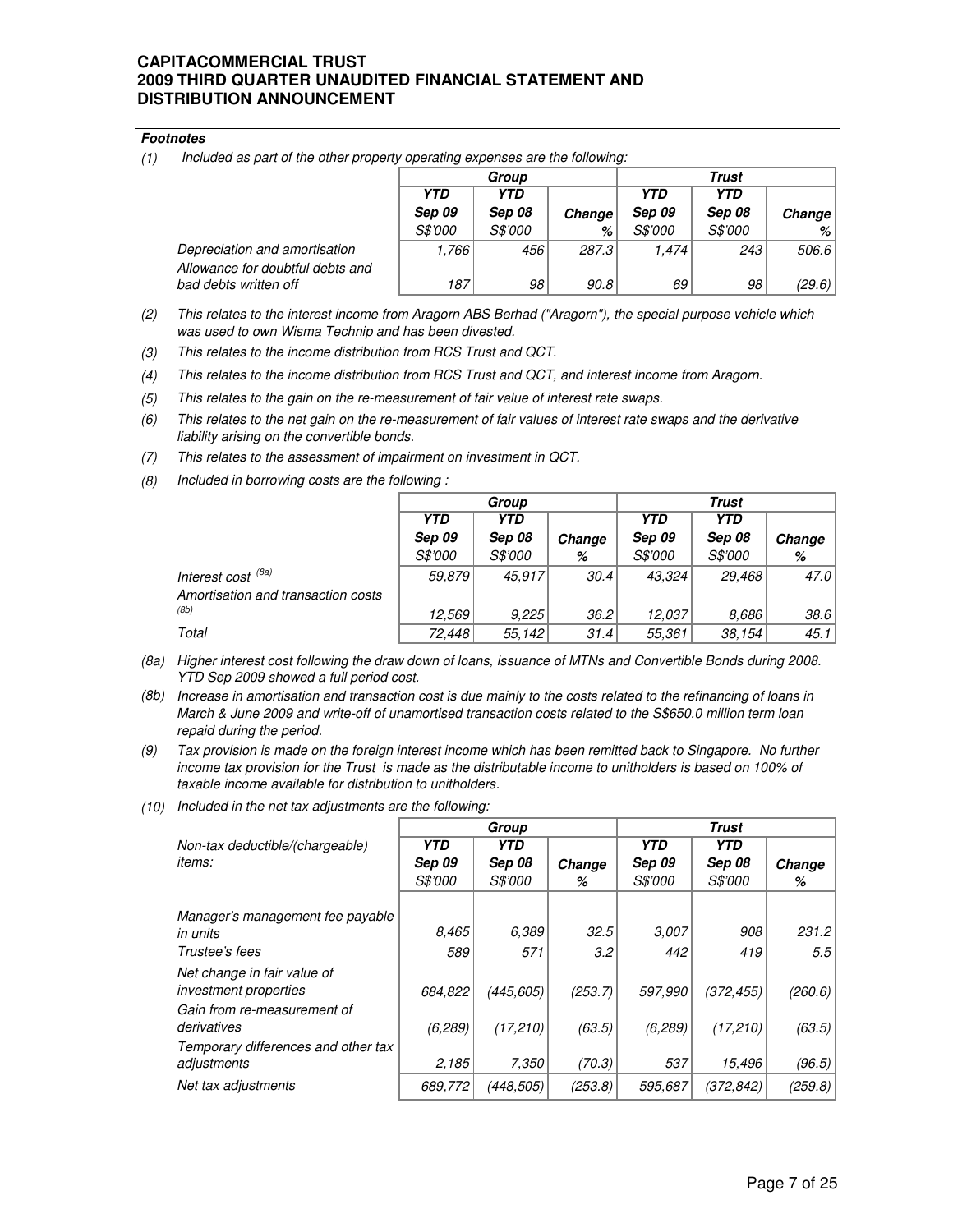## **1(b)(i) Balance Sheet as at 30 September 2009 vs 31 December 2008**

|                                             |                          | Group                    |             |                          | <b>Trust</b>             |                |
|---------------------------------------------|--------------------------|--------------------------|-------------|--------------------------|--------------------------|----------------|
|                                             | <b>Sep-09</b><br>S\$'000 | <b>Dec-08</b><br>S\$'000 | Change<br>% | <b>Sep-09</b><br>S\$'000 | <b>Dec-08</b><br>S\$'000 | Change<br>$\%$ |
| <b>Non-current assets</b>                   |                          |                          |             |                          |                          |                |
| Plant and equipment                         | 1,601                    | 1,267                    | 26.4        | 1,082                    | 605                      | 78.8           |
| Investment properties                       | 6,040,722                | 6,710,600                | (9.98)      | 4,501,240                | 5,093,600                | (11.63)        |
| Investment in subsidiary <sup>1</sup>       |                          |                          |             |                          |                          |                |
| Investment in associate <sup>2</sup>        | 61,871                   | 63,886                   | (3.2)       | 44,925                   | 44,925                   |                |
| Investment in joint venture <sup>3</sup>    |                          |                          |             | 807,344                  | 801,886                  | 0.7            |
| Other investment <sup>4</sup>               | 12,077                   | 10,212                   | 18.3        | 12,077                   | 10,212                   | 18.3           |
| <b>Total non-current assets</b>             | 6,116,271                | 6,785,965                | (9.9)       | 5,366,668                | 5,951,228                | (9.8)          |
| <b>Current assets</b>                       |                          |                          |             |                          |                          |                |
| Trade and other receivables <sup>5</sup>    | 7,097                    | 18,743                   | (62.1)      | 20,371                   | 27,749                   | (26.6)         |
| Cash and cash equivalents <sup>6</sup>      | 216,084                  | 66,683                   | 224.0       | 203,398                  | 62,232                   | 226.8          |
| <b>Total current assets</b>                 | 223,181                  | 85,426                   | 161.3       | 223,769                  | 89,981                   | 148.7          |
| <b>Total assets</b>                         | 6,339,452                | 6,871,391                | (7.7)       | 5,590,437                | 6,041,209                | (7.5)          |
|                                             |                          |                          |             |                          |                          |                |
| <b>Current liabilities</b>                  |                          |                          |             |                          |                          |                |
| Trade and other payables                    | 83,134                   | 96,811                   | (14.1)      | 56,981                   | 70,185                   | (18.8)         |
| Short-term borrowings <sup>7</sup>          | 235,000                  | 696,042                  | (66.2)      | 235,000                  | 696,042                  | (66.2)         |
| Provision for taxation                      | 702                      | 702                      |             | 702                      | 702                      |                |
| <b>Total current liabilities</b>            | 318,836                  | 793,555                  | (59.8)      | 292,683                  | 766,929                  | (61.8)         |
| <b>Non-current liabilities</b>              |                          |                          |             |                          |                          |                |
| Long-term borrowings <sup>8</sup>           | 1,360,521                | 1,514,830                | (10.2)      | 710,272                  | 645,624                  | 10.0           |
| Long-term borrowings from<br>subsidiary     |                          |                          |             | 100,000                  | 335,000                  | (70.1)         |
| Derivative liabilities <sup>9</sup>         | 19,851                   | 26,140                   | (24.1)      | 19,851                   | 26,140                   | (24.1)         |
| Debt securities <sup>10</sup>               | 360,026                  | 350,700                  | 2.7         | 360,026                  | 350,700                  | 2.7            |
| Non-current portion of<br>security deposits | 31,303                   | 31,275                   | 0.1         | 22,544                   | 21,049                   | 7.1            |
| <b>Total non-current liabilities</b>        | 1,771,701                | 1,922,945                | (7.9)       | 1,212,693                | 1,378,513                | (12.0)         |
| <b>Total liabilities</b>                    | 2,090,537                | 2,716,500                | (23.0)      | 1,505,376                | 2,145,442                | (29.8)         |
| Net assets                                  | 4,248,915                | 4,154,891                | 2.3         | 4,085,061                | 3,895,767                | 4.9            |
|                                             |                          |                          |             |                          |                          |                |
| Represented by:                             |                          |                          |             |                          |                          |                |
| Unitholders' funds                          | 4,248,915                | 4,154,891                | 2.3         | 4,085,061                | 3,895,767                | 4.9            |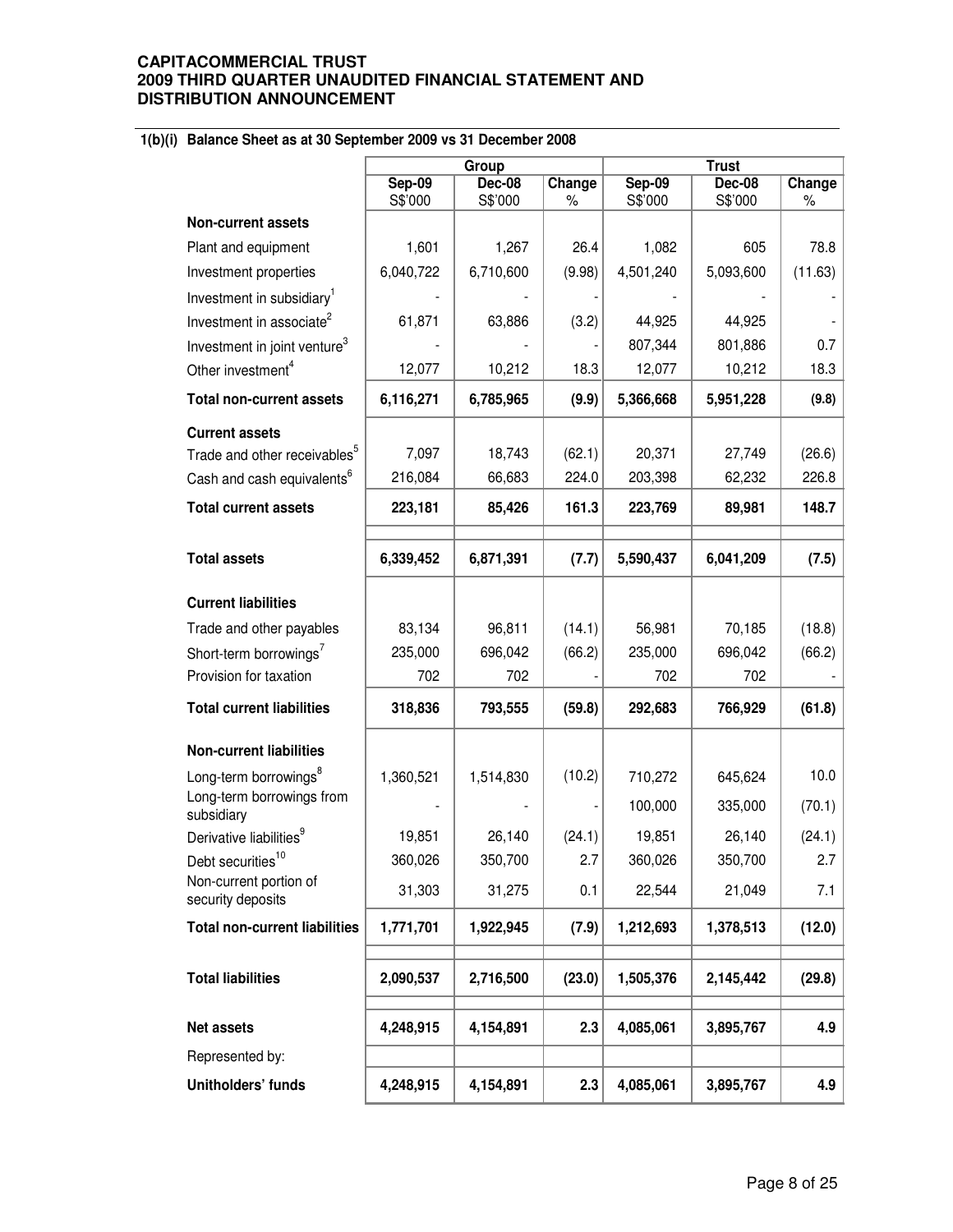#### **Footnotes:**

- (1) This relates to the 100% investment in CCT MTN of \$1.
- (2) This relates to the 30% investment in QCT.
- (3) This relates to the 60% joint venture interest in RCS Trust.
- (4) This relates to the investment in MCDF.
- (5) Included in Trade and other receivables as at September 2009 is an amount of S\$2.5 million due from CapitaLand Commercial Limited ("CCL") in relation to the yield protection for One George Street ("OGS") for the 3 months ending 30 September 2009.

Pursuant to the terms of the sale and purchase agreement of OGS with the vendor, a Deed of Yield Protection has been entered into with CCL whereby the latter will provide an income support to the Trust in the event the net property income from OGS is less than 4.25% of the purchase consideration of S\$1,165.0 million for a period of 5 years from the date of completion of purchase on 11 July 2008 ("yield protection")

- (6) Increase in Cash and cash equivalents was mainly due to the balance of proceeds from the Rights Issue. A portion of the cash may be used for repayment of borrowings.
- (7) Movement in Short-term borrowings is due mainly to:
	- a) total of S\$696.0 million loan being refinanced in March 2009 and June 2009 and classified to Longterm borrowings;
	- b) S\$235.0 million fixed rate notes due in 2010 has been reclassified from Long-term borrowings to Short-term borrowings;
- (8) Movement in Long-term borrowings are due mainly to:
	- a) S\$650.0 million loan due in Jul 2010 which has been prepaid (partial repayment of S\$66.0 million in 2Q 09 and balance S\$584.0 million repaid on 3 July 2009).
	- b) total of S\$696.0 million loan being refinanced in March 2009 and June 2009 and classified to Longterm borrowings;
	- c) S\$235.0 million fixed rate notes due in 2010 has been reclassified from Long-term borrowings to Short-term borrowings;
	- d) S\$16.0 million drawdown of borrowings.
- (9) This relates to the fair value of the interest rate swaps. The amount as at 31 December 2008 has been reclassified from Current liability to Non-current liability following amended FRS 1 which came into effect on 1 January 2009.
- (10) This relates to the debt portion of the S\$370.0 million convertible bonds issued carried at amortised cost.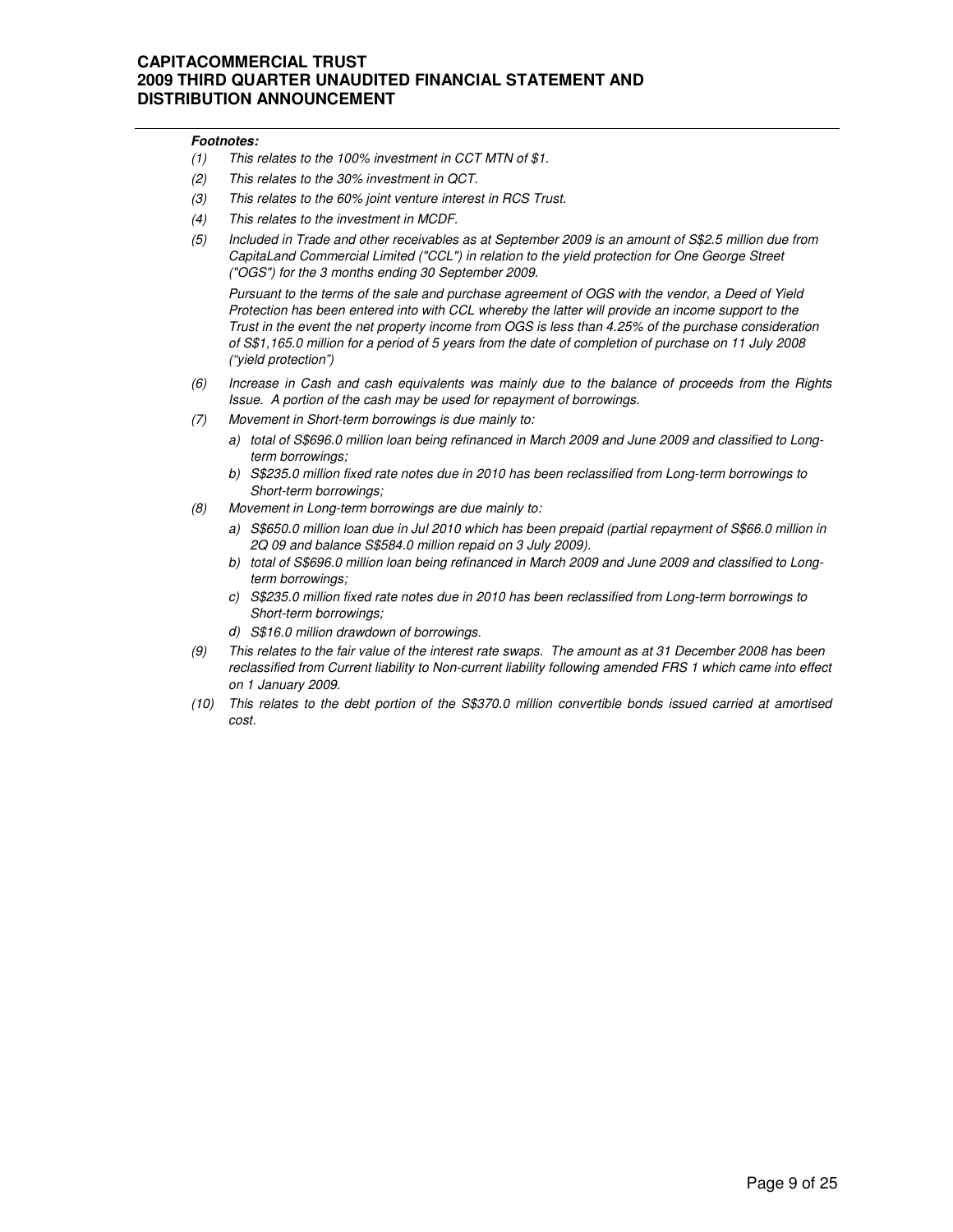|                                                                                                 |           | Group         |         | <b>Trust</b> |               |         |  |
|-------------------------------------------------------------------------------------------------|-----------|---------------|---------|--------------|---------------|---------|--|
|                                                                                                 | Sep-09    | <b>Dec-08</b> | Change  | Sep-09       | <b>Dec-08</b> | Change  |  |
|                                                                                                 | S\$'000   | S\$'000       | %       | S\$'000      | S\$'000       | %       |  |
| <b>Secured borrowings</b><br>Amount repayable after one<br>year<br>Less: Unamortised portion of | 1,274,050 | 1,185,800     | 7.4     | 722,650      | 650,000       | 11.2    |  |
| fees and expenses incurred for<br>debt raising exercise                                         | (13,529)  | (5,971)       | 126.6   | (12, 378)    | (4, 377)      | 182.8   |  |
|                                                                                                 | 1,260,521 | 1,179,829     | 6.8     | 710,272      | 645,623       | 10.0    |  |
| Amount repayable within one<br>year                                                             |           | 656,042       | (100.0) |              | 656,042       | (100.0) |  |
| Total                                                                                           | 1,260,521 | 1,835,871     | (31.3)  | 710,272      | 1,301,665     | (45.4)  |  |
| <b>Unsecured borrowings</b>                                                                     |           |               |         |              |               |         |  |
| Amount repayable after one<br>year                                                              | 464,961   | 691,665       | (32.8)  | 464,961      | 691,665       | (32.8)  |  |
| Less: Unamortised portion of<br>fees and expenses incurred for<br>debt raising exercise         | (4,935)   | (5,964)       | (17.3)  | (4,935)      | (5,964)       | (17.3)  |  |
|                                                                                                 | 460,026   | 685,701       | (32.9)  | 460,026      | 685,701       | (32.9)  |  |
| Amount repayable in one year<br>or less, or on demand                                           | 235,000   | 40,000        | 487.5   | 235,000      | 40,000        | 487.5   |  |
| Total                                                                                           | 695,026   | 725,701       | (4.2)   | 695,026      | 725,701       | (4.2)   |  |
| Grand total                                                                                     | 1,955,547 | 2,561,572     | (23.7)  | 1,405,298    | 2,027,366     | (30.7)  |  |

#### **1(b)(ii) Aggregate amount of borrowings (including debt securities)**

#### **Details of any collaterals**

- 1) As security for the secured long term borrowings of S\$580.0 million, CCT has granted in favour of the lenders the following:
	- (i) a mortgage over Capital Tower;
	- (ii) an assignment of the insurance policies relating to Capital Tower;
	- (iii) an assignment of all the rights, benefit, title and interest of CCT in relation to Property Sale Agreements and Tenancy Agreements (including Net Sale Proceeds and Rental Proceeds) and the Accounts relating to Capital Tower; and
	- (iv) a fixed and floating charge over all assets in connection with Capital Tower.
- 2) As security for the secured long term borrowings of S\$142.7 million, CCT has granted in favour of the lenders the following:
	- (i) a mortgage over HSBC Building;
	- (ii) an assignment of the insurance policies relating to HSBC Building;
	- (iii) an assignment of all the rights, benefit, title and interest of CCT in relation to Property Sale Agreements and Tenancy Agreements (including Net Sale Proceeds and Rental Proceeds) and the Accounts relating to HSBC Building; and
	- (iv) a fixed and floating charge over all assets in connection with HSBC Building.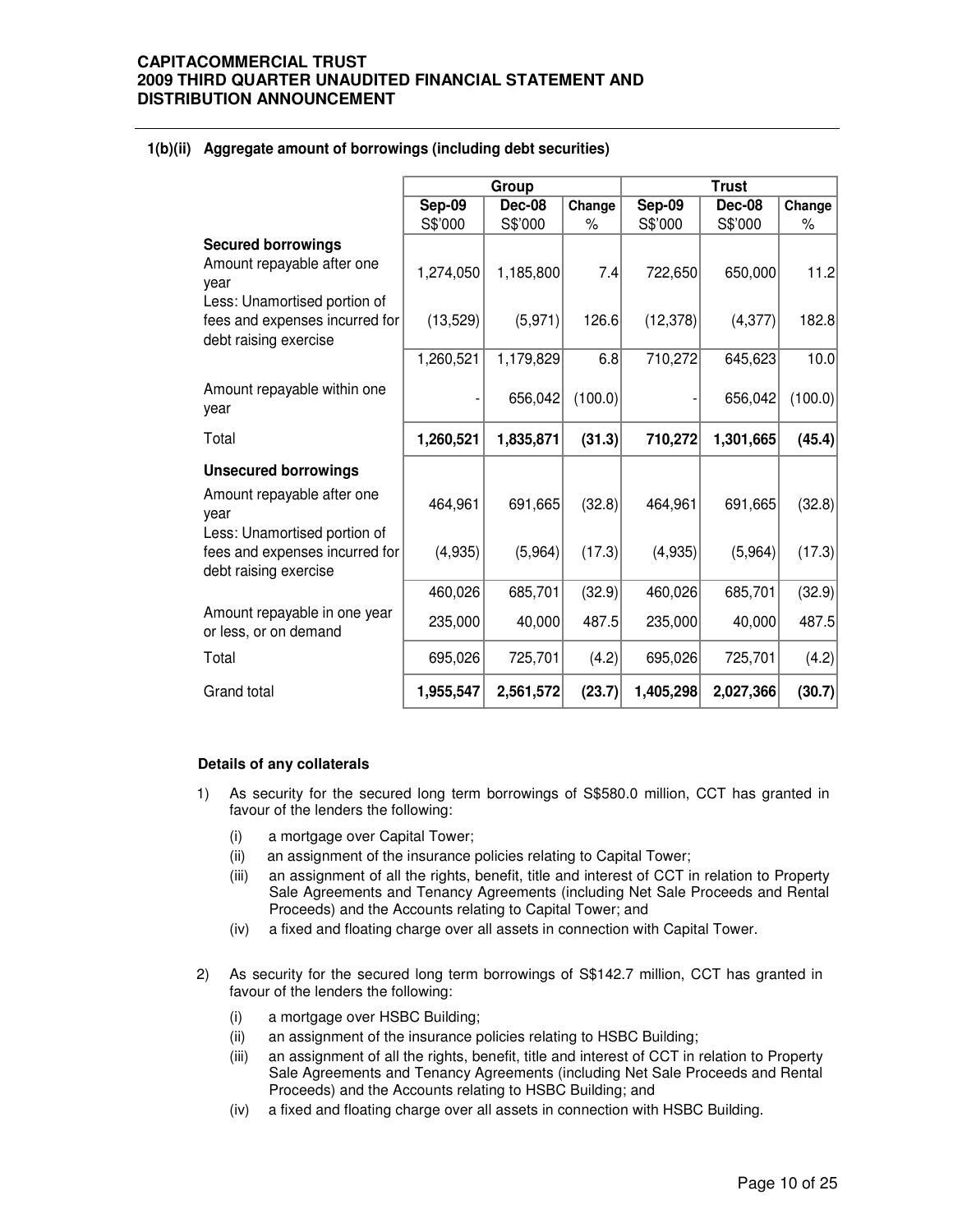- 3) As security for the secured long term borrowings of S\$866.0 million and a revolving credit facility of S\$164.0 million of which S\$53.0 million has been drawn down as at 30 September 2009 (CCT's 60% interest is S\$519.6 million and S\$31.8 million respectively), RCS Trust has granted in favour of the lender the following:
	- (i) a mortgage over Raffles City which comprises Raffles City Tower, Raffles City Shopping Centre, Swissotel The Stamford, Fairmont Hotel and the Raffles City Convention Centre;
	- (ii) an assignment of the insurance policies relating to Raffles City;
	- (iii) an assignment of the agreements relating to the management of Raffles City;
	- (iv) an assignment and charge of the rental proceeds and tenancy agreements of units in Raffles City; and
	- (v) a fixed and floating charge over certain assets of RCS Trust relating to Raffles City.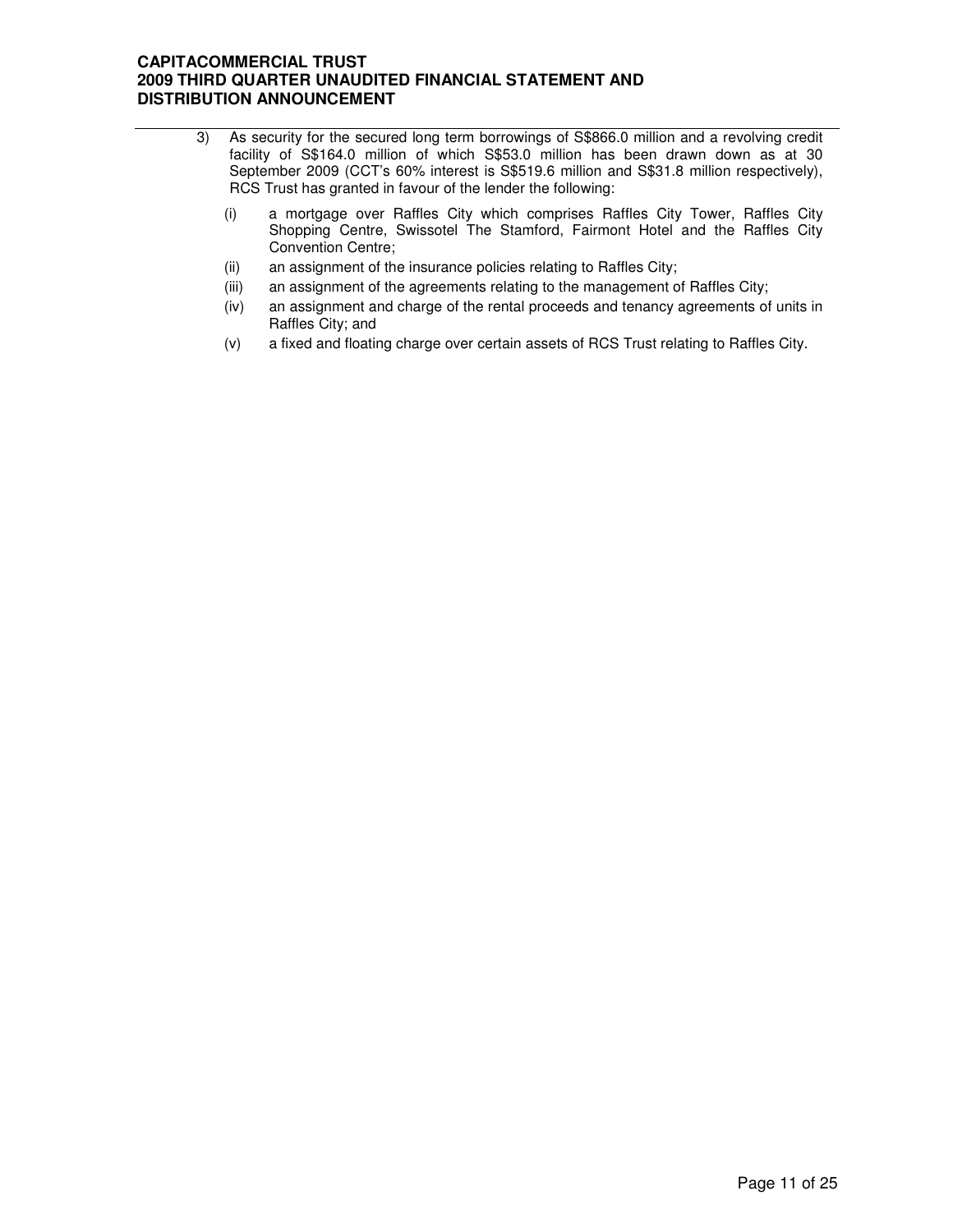#### **1(c)(i) Cash flow statement (3Q 2009 vs 3Q 2008)**

|                                                                    | Group     |               |
|--------------------------------------------------------------------|-----------|---------------|
|                                                                    | 3Q 2009   | 3Q 2008       |
|                                                                    | S\$'000   | S\$'000       |
| <b>Operating activities</b>                                        |           |               |
| Total return for the period before tax                             | 45,970    | 37,982        |
| <b>Adjustments for</b>                                             |           |               |
| Share of profit of associate (net of tax)                          | (1,006)   | (980)         |
| Amortisation of lease incentives                                   | 771       | (78)          |
| Borrowing costs                                                    | 23,526    | 25,502        |
| Depreciation of plant and equipment                                | 270       | 158           |
| Allowance for doubtful debts and bad debts written off             | 149       | (19)          |
| Interest income                                                    | (68)      | (142)         |
| Loss / (Gain) on re-measurement of derivatives                     | 3,247     | (2,538)       |
| Manager's management fees payable in units                         | 2,911     | 2,727         |
| Foreign exchange difference                                        | 179       | (1, 323)      |
| Operating income before working capital changes                    | 75,949    | 61,289        |
| Changes in working capital                                         |           |               |
| Trade and other receivables                                        | 3,560     | (4,999)       |
| Trade and other payables                                           | (4,995)   | 16,651        |
| Security deposits                                                  | 20        | 11,058        |
| Cash generated from operations                                     | 74,534    | 83,999        |
|                                                                    |           |               |
| <b>Investing activities</b>                                        |           |               |
| Capital expenditure on investment properties                       | (6, 593)  | (6, 174)      |
| Investment in MCDF                                                 |           | (395)         |
| Distribution received from associate                               | 1,631     | 1,323         |
| Interest received                                                  | 70        | 128           |
| Net cash outflow from purchase of investment properties (including |           |               |
| acquisition cost)                                                  |           | (1, 177, 704) |
| Progress payment on Wilkie Edge                                    |           | (23, 283)     |
| Purchase of plant and equipment                                    | (768)     | (142)         |
| Cash flows from investing activities                               | (5,660)   | (1, 206, 247) |
| <b>Financing activities</b>                                        |           |               |
| Borrowing costs paid                                               | (18, 213) | (19, 614)     |
| Distribution to unitholders                                        | (93, 499) | (71, 949)     |
| Issue expenses paid                                                | (22, 489) |               |
| Proceeds from rights issue                                         | 828,296   |               |
| Repayment of interest bearing borrowings                           | (664,000) | (32,000)      |
| Proceeds from interest bearing borrowings                          |           | 738,600       |
| Cash flows from financing activities                               | 30,095    | 615,037       |
| Increase in cash and cash equivalents                              | 98,969    | (507, 211)    |
| Cash and cash equivalents at beginning of period                   | 117,115   | 579,610       |
| Cash and cash equivalents at end of period                         | 216,084   | 72,399        |
|                                                                    |           |               |

H

#### **Footnotes:**

1) This relates to the following term loans which has been repaid on 3 July 2009:-

- S\$584.0 million of the S\$650.0 secured two-year term bank loan due in July 2010: and

- S\$80.0 million of the short term borrowings.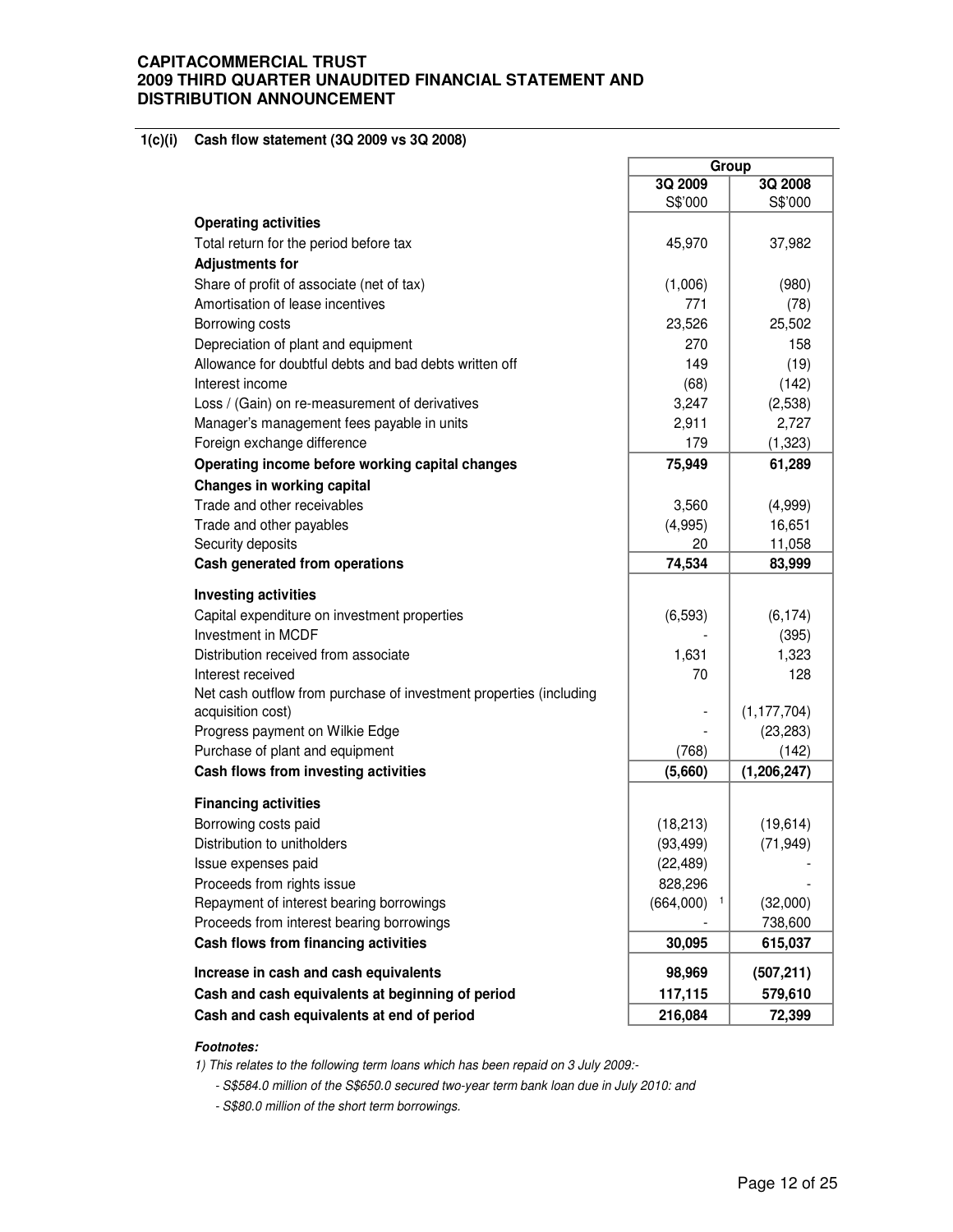#### **1(c)(ii) Cash flow statement (YTD September 2009 vs YTD September 2008)**

|                                                         | Group                |                       |
|---------------------------------------------------------|----------------------|-----------------------|
|                                                         | YTD Sep 09           | YTD Sep 08            |
|                                                         | S\$'000              | S\$'000               |
| <b>Operating activities</b>                             |                      |                       |
| Total return for the period before tax                  | (544, 213)           | 563,588               |
| <b>Adjustments for</b>                                  |                      |                       |
| Share of profit of associate (net of tax)               | (3,013)              | (2,671)               |
| Allowance for doubtful receivable                       | 187                  | 98                    |
| Amortisation of lease incentives                        | 1,114                | 85                    |
| Borrowing costs                                         | 72,448               | 55,142                |
| Depreciation of plant and equipment                     | 653                  | 456                   |
| Foreign exchange difference                             | 379                  | 570                   |
| Interest income                                         | (112)                | (1,026)               |
| Gain on re-measurement of derivatives                   | (6,289)              | (17, 210)             |
| Manager's management fees payable in units              | 8,465                | 6,389                 |
| Net change in fair value of investment properties       | 684,822              | (445, 605)            |
| Operating income before working capital changes         | 214,441              | 159,816               |
| <b>Changes in working capital</b>                       |                      |                       |
| Trade and other receivables                             | 10,344               | (7, 574)              |
| Trade and other payables                                | (10, 497)            | 19,840                |
| Security deposits                                       | 2,887                | 14,521                |
| Cash generated from operations                          | 217,175              | 186,603               |
| Tax paid                                                | (1)                  |                       |
| Cash generated from operating activities                | 217,174              | 186,603               |
| <b>Investing activities</b>                             |                      |                       |
| Capital expenditure on investment properties            |                      |                       |
| Investment in MCDF                                      | (14, 944)<br>(1,866) | (23, 159)<br>(2, 449) |
| Interest received                                       | 114                  | 1,035                 |
| Distribution received from associate                    | 3,464                | 2,345                 |
| Net cash outflow from purchase of investment properties |                      |                       |
| (including acquisition costs)                           |                      | (1, 177, 704)         |
| Progress payment on purchase of Wilkie Edge             |                      | (42,700)              |
| Purchase of plant and equipment                         | (986)                | (405)                 |
| Cash flows from investing activities                    | (14, 218)            | (1, 243, 037)         |
|                                                         |                      |                       |
| <b>Financing activities</b>                             |                      |                       |
| Borrowing costs paid                                    | (76, 780)            | (54,906)              |
| Distribution to unitholders                             | (174, 679)           | (133, 845)            |
| Issue expenses                                          | (22,600)             |                       |
| Proceeds from rights issue                              | 828,296              |                       |
| Repayment of interest bearing borrowings                | (1,431,042)          | (86, 100)             |
| Proceeds from interest bearing borrowings               | 823,250              | 998,200               |
| Proceeds from issuance of convertible bonds             |                      | 370,000               |
| Cash flows from financing activities                    | (53, 555)            | 1,093,349             |
| Increase in cash and cash equivalents                   | 149,401              | 36,915                |
| Cash and cash equivalents at beginning of period        | 66,683               | 35,484                |
| Cash and cash equivalents at end of period              | 216,084              | 72,399                |

#### **Footnotes:**

1) This relates to the following term loans which has been repaid during the period:-

- S\$580.0 million term loan from Silver Loft that has been repaid in March 2009;

 - S\$650.0 million secured two-year term bank loan with S\$66.0 million repaid in 2Q 09 and S\$584.0 million repaid in 3Q 09;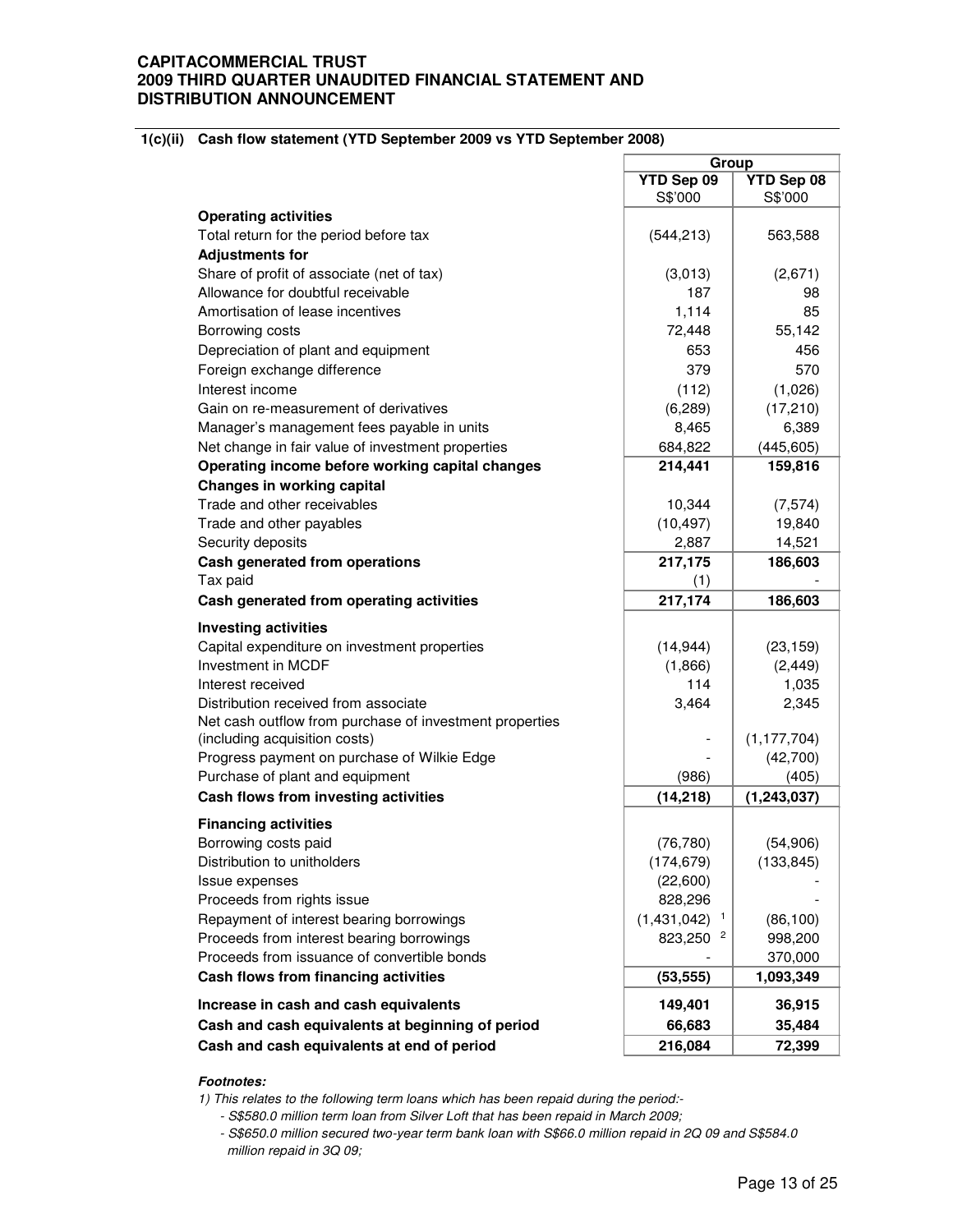- S\$121.0 million of the short term borrowings which has been refinanced on 30 June 2009; and
- S\$80.0 million of the short term borrowings which has been repaid on 3Q 09.
- 2) The amount relates to the following draw downs made during the period:-
	- S\$580.0 million secured three-year term bank loan;
	- S\$142.7 million secured three-year term bank loan;
	- S\$15.6 million from revolving credit facility for RCS Trust (CCT's 60% share); and
	- S\$85.0 million short term borrowings.

### **1(d)(i) Statement of changes in unitholders' funds (3Q 2009 vs 3Q 2008)**

|                                                                               | Group     |           | <b>Trust</b> |           |
|-------------------------------------------------------------------------------|-----------|-----------|--------------|-----------|
|                                                                               | 3Q 2009   | 3Q 2008   | 3Q 2009      | 3Q 2008   |
|                                                                               | S\$'000   | S\$'000   | S\$'000      | S\$'000   |
| Balance as at beginning of period                                             | 3,488,689 | 4,403,604 | 3,321,039    | 4,122,172 |
| <b>Operations</b>                                                             |           |           |              |           |
| Net increase in net assets resulting from<br>operations                       | 45,970    | 37,972    | 48,942       | 30,262    |
| <b>Unitholders' transactions</b>                                              |           |           |              |           |
| Creation of new units:                                                        |           |           |              |           |
| - Rights Issue                                                                | 828,296   |           | 828,296      |           |
| - Acquisition fee                                                             |           | 11,650    |              | 11,650    |
| - Manager's management fee                                                    | 2,770     | 1,853     | 2,770        | 1,853     |
| Distribution to unitholders                                                   | (93, 499) | (71, 949) | (93, 499)    | (71, 949) |
| Issue expenses                                                                | (22, 487) |           | (22, 487)    |           |
| Net increase/(decrease) in net assets                                         |           |           |              |           |
| resulting from unitholders' transactions                                      | 715,080   | (58, 446) | 715,080      | (58, 446) |
| <b>Movement in translation reserve</b>                                        |           |           |              |           |
| <b>Translation reserves</b>                                                   | (824)     | (370)     |              |           |
|                                                                               |           |           |              |           |
| Net decrease in net assets resulting<br>from movement in translation reserves | (824)     | (370)     |              |           |
| Total increase/(decrease) in net assets                                       | 760,226   | (20, 844) | 764,022      | (28, 184) |
| Balance as at end of period                                                   | 4,248,915 | 4,382,760 | 4,085,061    | 4,093,988 |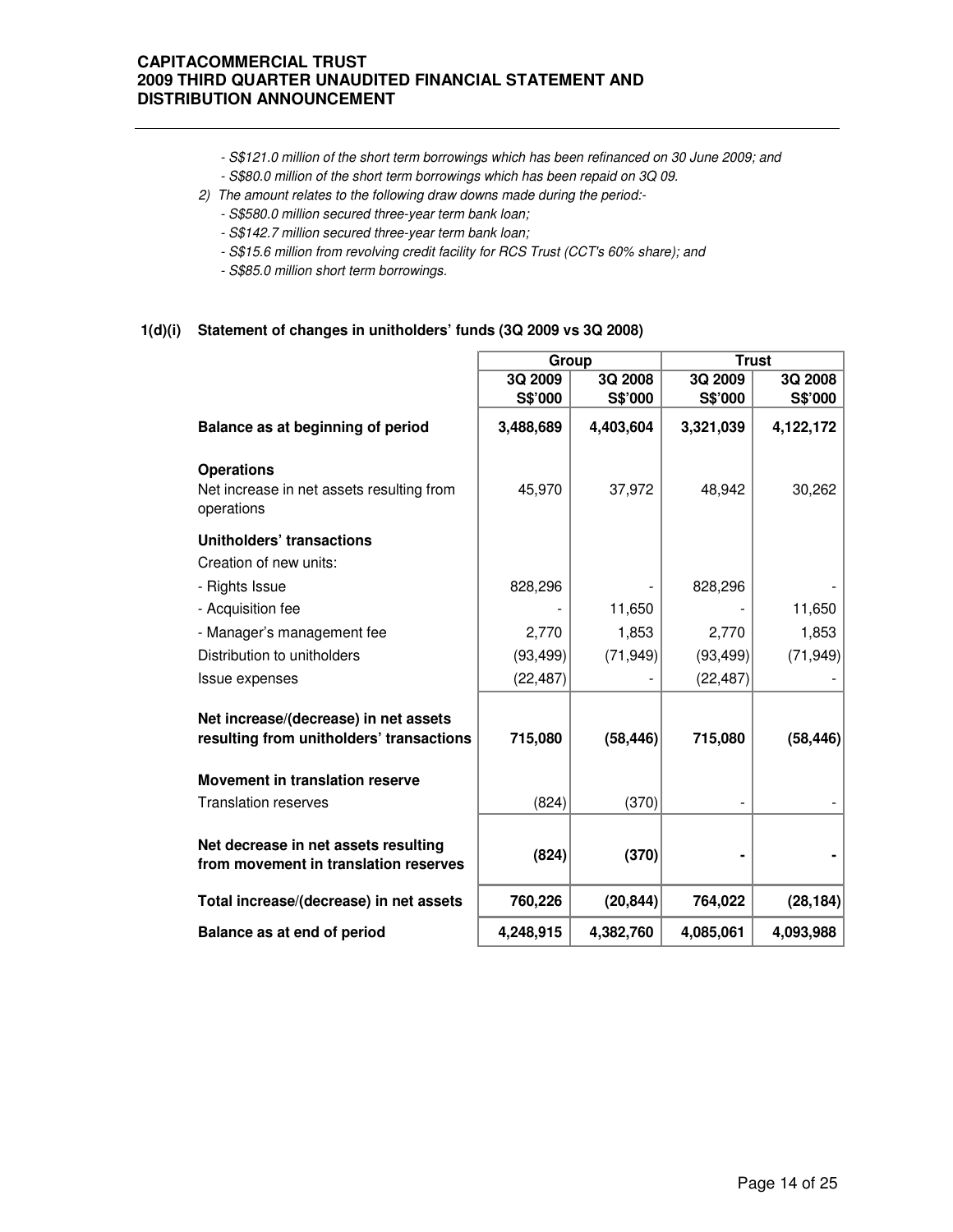#### **1(d)(ii) Statement of changes in unitholders' funds (YTD September 2009 vs YTD September 2008)**

|                                                                                   | Group      |                                        | <b>Trust</b> |            |
|-----------------------------------------------------------------------------------|------------|----------------------------------------|--------------|------------|
|                                                                                   | YTD Sep 09 | <b>YTD Sep 08</b><br><b>YTD Sep 09</b> |              | YTD Sep 08 |
|                                                                                   | S\$'000    | S\$'000                                | S\$'000      | S\$'000    |
| Balance as at beginning of period                                                 | 4,154,891  | 3,937,622                              | 3,895,767    | 3,722,918  |
| <b>Operations</b>                                                                 |            |                                        |              |            |
| Net decrease/(increase) in net assets<br>resulting from operations                | (544, 214) | 563,553                                | (450, 128)   | 487,890    |
| <b>Unitholders' transactions</b>                                                  |            |                                        |              |            |
| Creation of new units:                                                            |            |                                        |              |            |
| - Rights Issue                                                                    | 828,296    |                                        | 828,296      |            |
| - Acquisition fee                                                                 |            | 11,650                                 |              | 11,650     |
| - Manager's management fee                                                        | 8,406      | 5,375                                  | 8,406        | 5,375      |
| Issue expenses                                                                    | (22,601)   |                                        | (22,601)     |            |
| Distributions to unitholders                                                      | (174, 679) | (133, 845)                             | (174, 679)   | (133, 845) |
| Net increase/(decrease) in net assets<br>resulting from unitholders' transactions | 639,422    | (116, 820)                             | 639,422      | (116, 820) |
| <b>Movement in translation reserve</b>                                            |            |                                        |              |            |
| Share of reserves of associates                                                   |            | 98                                     |              |            |
| <b>Translation reserve</b>                                                        | (1, 184)   | (1,693)                                |              |            |
| Net decrease in net assets resulting<br>from movement in translation reserves     | (1, 184)   | (1, 595)                               |              |            |
| Total increase in net assets                                                      | 94,024     | 445,138                                | 189,294      | 371,070    |
| Balance as at end of period                                                       | 4,248,915  | 4,382,760                              | 4,085,061    | 4,093,988  |

#### **Convertible Bonds**

CCT has issued the following convertible bonds which remained outstanding as at 30 September 2009:

- S\$370.0 million of Convertible Bonds due in 2013 which are convertible by holders into units of CCT at any time on or after 21 May 2008 at the adjusted conversion price of \$1.8956 per unit;

There has been no conversion of any of the above convertible bonds since the date of their issue.

Assuming the bonds are fully converted based on the adjusted conversion price, the number of new units to be issued would be 195,188,858, representing 6.9% of the total number of CCT units in issue as at 30 September 2009. This is against 138,255,736, representing 9.9% of the total number of CCT units in issue as at 30 September 2008.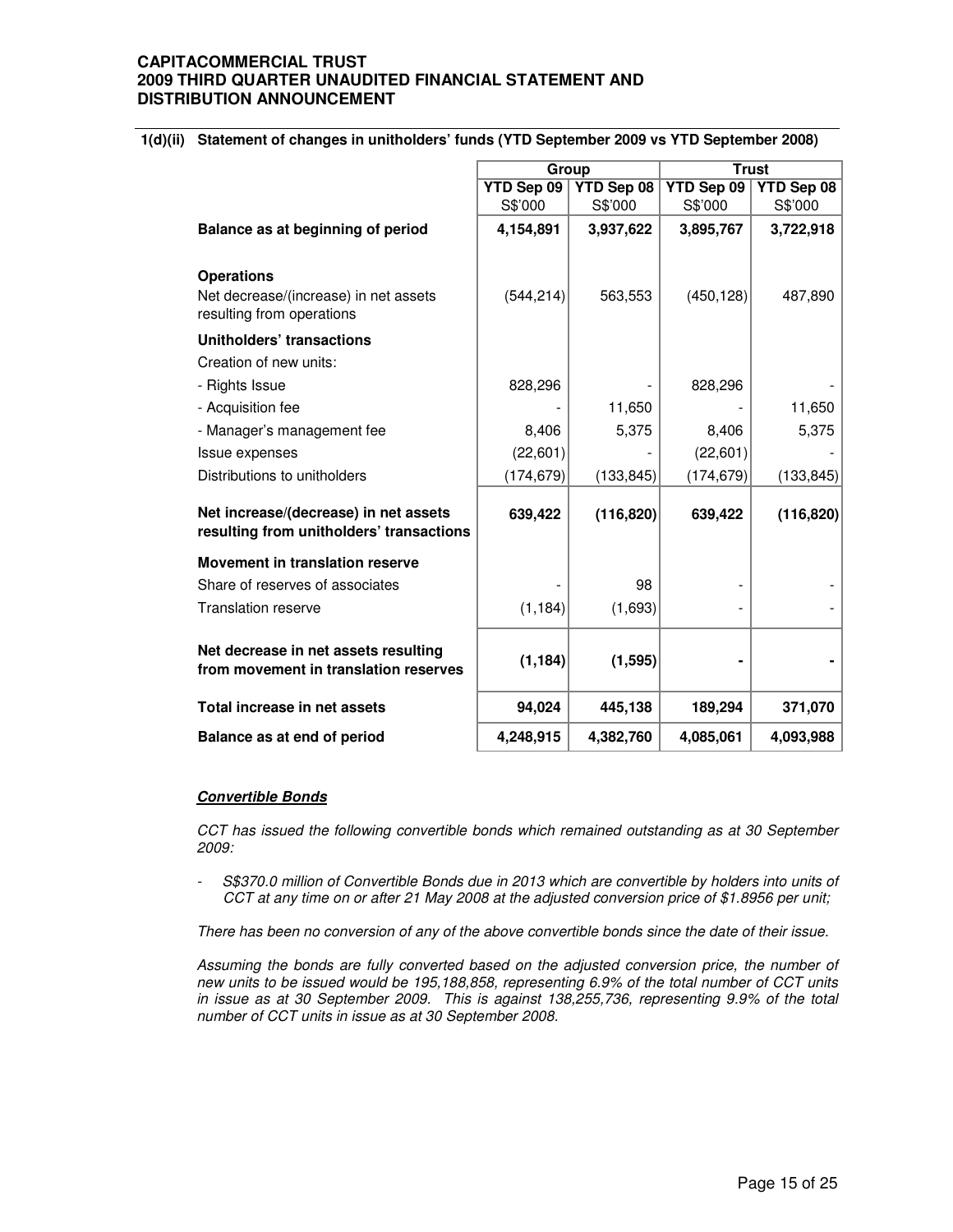### **1(e)(i) Details of any change in the units (3Q 2009 vs 3Q 2008)**

|                                                                                                                           | <b>Group and Trust</b> |                  |  |
|---------------------------------------------------------------------------------------------------------------------------|------------------------|------------------|--|
|                                                                                                                           | 3Q 2009<br>Units       | 3Q 2008<br>Units |  |
| Balance as at beginning of period                                                                                         | 1,403,891,006          | 1,386,296,578    |  |
| Issue of new units:                                                                                                       |                        |                  |  |
| - in settlement of the acquisition fee for acquiring<br>One George Street                                                 |                        | 6,123,199        |  |
| - in settlement of the manager's management fee in<br>relation to CCT's 60% interest in Raffles City<br>through RCS Trust | 2,134,709              | 929,519          |  |
| - in settlement of the manager's management fees<br>in relation to Wilkie Edge and One George Street                      | 1,155,660              | 8,556            |  |
| - Rights Issue                                                                                                            | 1,403,891,006          |                  |  |
| <b>Issued Units as at end of period</b>                                                                                   | 2,811,072,381          | 1,393,357,852    |  |

#### **1(e)(ii) Details of any change in the units (YTD Sep 2009 vs YTD Sep 2008)**

|                                                                                                      | <b>Group and Trust</b>     |                     |  |
|------------------------------------------------------------------------------------------------------|----------------------------|---------------------|--|
|                                                                                                      | YTD Sep 09<br><b>Units</b> | YTD Sep 08<br>Units |  |
| Balance as at beginning of period<br>Issue of new units:                                             | 1,397,239,150              | 1,384,692,369       |  |
| - in settlement of the acquisition fee for acquiring<br>One George Street                            |                            | 6,123,199           |  |
| - in settlement of the manager's management fee in<br>relation to CCT's 60% interest in Raffles City | 6.453.924                  | 2,524,197           |  |
| - in settlement of the manager's management fee in<br>relation to Wilkie Edge and One George Street  | 3,488,301                  | 18,087              |  |
| - Rights Issue                                                                                       | 1,403,891,006              |                     |  |
| <b>Issued Units as at end of period</b>                                                              | 2,811,072,381              | 1,393,357,852       |  |

ř.

**2 Whether the figures have been audited, or reviewed and in accordance with which standard (e.g. The Singapore Standard on Auditing 910 (Engagement to Review Financial Statements), or an equivalent standard)** 

The figures have not been audited nor reviewed by our auditors.

**3 Where the figures have been audited or reviewed, the auditor's report (including any qualifications or emphasis of matter)** 

Not applicable.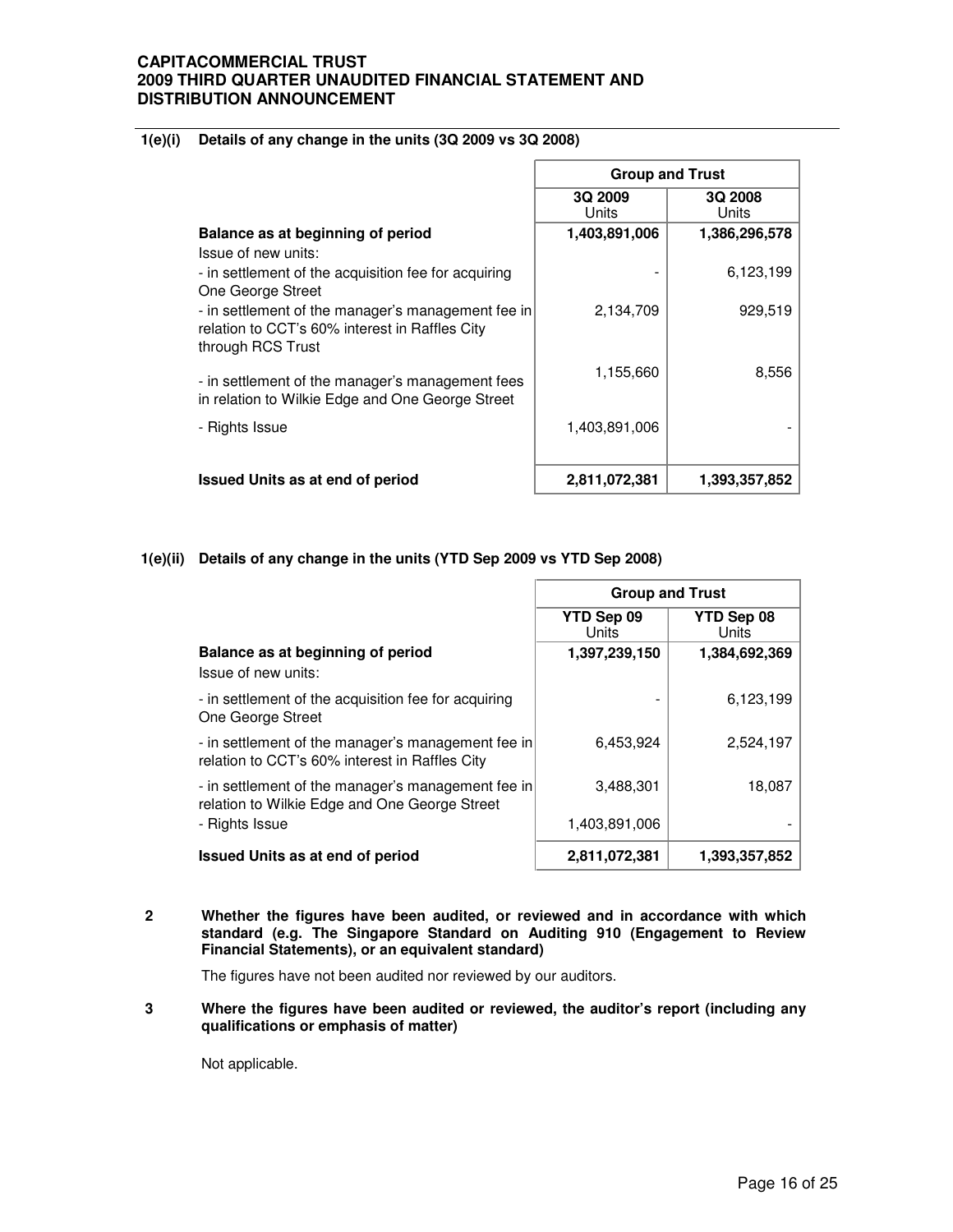#### **4 Whether the same accounting policies and methods of computation as in the issuer's most recent audited annual financial statements have been complied**

The accounting policies and methods of computation applied in the financial statements for the current reporting period are consistent with the audited financial statements for the year ended 31 December 2008.

#### **5 If there are any changes in the accounting policies and methods of computation, including any required by an accounting standard, what has changed, as well as the reasons for, and the effect of, the change**

Nil.

#### **6 Earnings per unit ("EPU") and distribution per unit ("DPU") for the financial period**

| EPU (3Q 2009 vs 3Q 2008)                                                       | Group             |                   | <b>Trust</b>  |                   |              |  |
|--------------------------------------------------------------------------------|-------------------|-------------------|---------------|-------------------|--------------|--|
|                                                                                | 3Q 2009           | $3Q\,2008^3$      | 3Q 2009       | $3Q\,2008^3$      |              |  |
| <b>Basic EPU</b>                                                               |                   |                   |               |                   |              |  |
| Weighted average number of Units in issue                                      | 2,809,856,375     | 1,785,519,441     | 2,809,856,375 | 1,785,519,441     |              |  |
| Based on weighted average number of<br>Units in issue                          | 1.64¢             | 2.13 <sub>¢</sub> | 1.74c         | 1.69¢             |              |  |
| <b>Dilutive EPU</b><br>Weighted average number of Units in issue<br>(Dilutive) | 3,005,045,233     | 1,927,646,741     | 3,005,045,233 | 1,927,646,741     |              |  |
| Based on fully diluted basis <sup>2</sup>                                      | 1.64 <sub>0</sub> | 1.20 <sub>¢</sub> | 1.74c         | 0.80 <sub>¢</sub> |              |  |
| EPU (YTD Sep 2009 vs YTD Sep 2008)                                             | Group             |                   |               |                   | <b>Trust</b> |  |
|                                                                                | YTD Sep 2009      | YTD Sep $20083$   | YTD Sep 2009  | YTD Sep $2008^3$  |              |  |
| <b>Basic EPU</b>                                                               |                   |                   |               |                   |              |  |
| Weighted average number of Units in issue                                      | 2,162,325,936     | 1,782,018,261     | 2,162,325,936 | 1,782,018,261     |              |  |

Based on weighted average number of Units in issue <sup>1</sup>

#### **Dilutive EPU**

Weighted average number of Units in issue (Dilutive) 2,357,514,795 1,858,787,752 2,357,514,795 1,858,787,752

Based on fully diluted basis  $^{2}$  (25.17)¢ 29.52¢ (20.82)¢ (20.82)¢ 25.45¢

#### **Footnotes:**

1) In computing the EPU, total return for the period after tax and the weighted average number of Units at the end of the period are used.

 $(25.17)$ ¢ 31.62¢ (20.82)¢ 27.38¢

2) In computing the fully diluted EPU, the total return for the period after tax and the weighted average number of Units at the end of the period are adjusted for the effects of all dilutive potential Units arising from the assumed conversion of the Convertible Bonds at the conversion price of S\$1.8956 to Units.

3) Comparative balances have been restated for effects of the Rights Issue.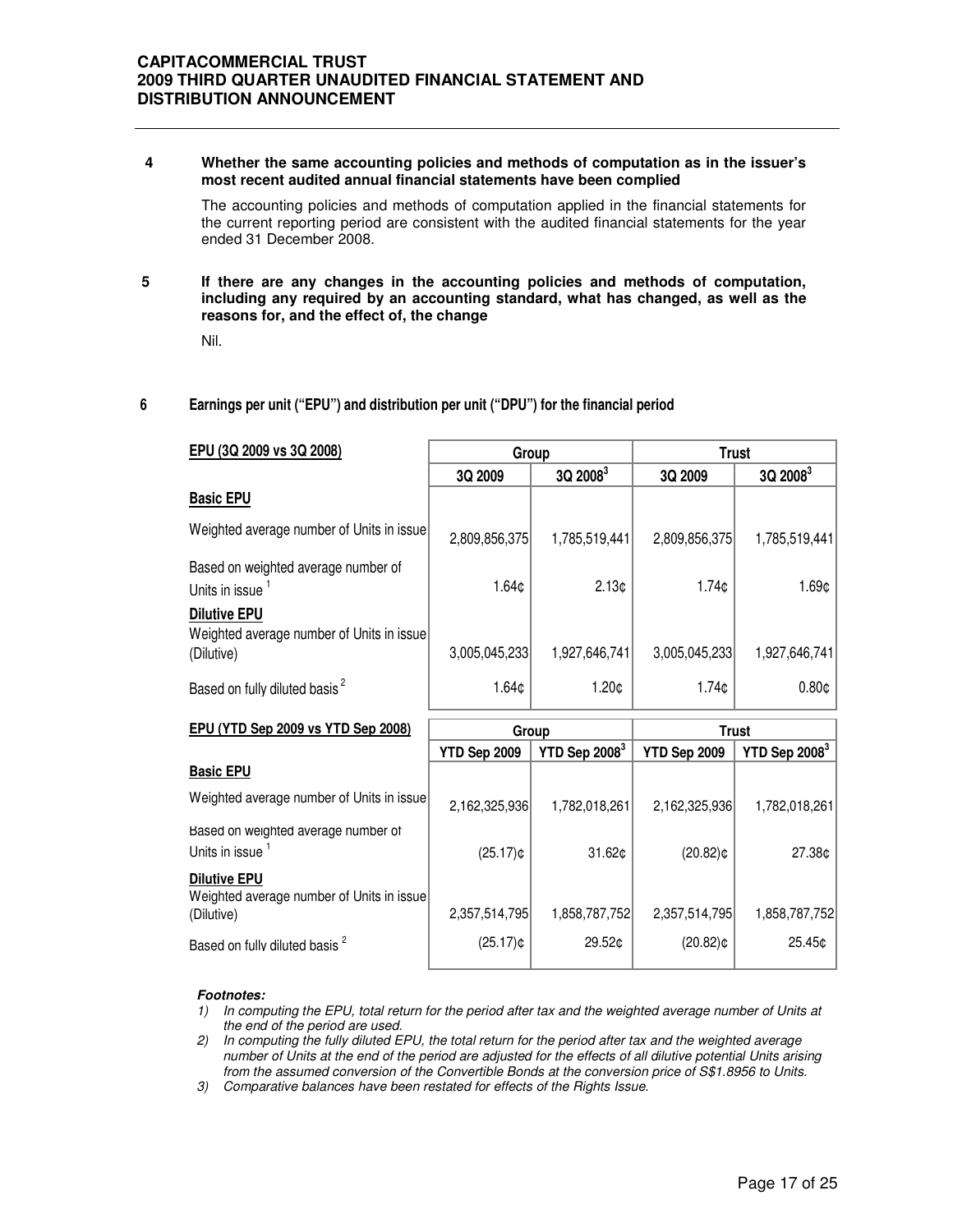#### **Distribution per unit ("DPU")**

In computing the DPU, the number of units as at the end of each period is used for the computation. The DPU for the Group and Trust are the same.

|                                                                                                                                | 3Q 2009              | <b>3Q 2008</b>    | YTD Sep 2009      | YTD Sep 2008                     |
|--------------------------------------------------------------------------------------------------------------------------------|----------------------|-------------------|-------------------|----------------------------------|
| Number of Units in issue as at end of<br>period                                                                                | 2,811,072,381        | 1,393,357,852     | 2,811,072,381     | 1,393,357,852                    |
| <u>DPU</u>                                                                                                                     |                      |                   |                   |                                  |
| Based on the number of Units in issue<br>at the end of the period                                                              | $1.85c$ <sup>1</sup> | 3.10 <sub>c</sub> | 5.18 <sub>¢</sub> | 8.29 <sub>0</sub>                |
| DPU (Adjusted for Rights Units)<br>Based on the number of Units in issue<br>at the end of the period including Rights<br>Units | 1.85c                | 1.54 $e^{2}$      | 5.18 <sub>¢</sub> | 4.12 $\mathfrak{c}$ <sup>2</sup> |

#### **Footnotes:**

- (1) DPU is computed on the basis that none of the S\$370.0 million convertible bonds due 2013 (the "Convertible Bonds") is converted into Units. Accordingly, the actual quantum of DPU may differ if any of the Convertible Bonds are converted into Units.
- (2) Restated taking into account the effect of the Rights Issue and computed based on the issued Units at the end of each period aggregated with the 1,403,891,006 Rights Units issued pursuant to the Rights Issue.

#### **7(a) Net asset value ("NAV") backing per Unit based on issued Units at the end of the period.**

|                                                                                        | Group         |               | <b>Trust</b>  |               |
|----------------------------------------------------------------------------------------|---------------|---------------|---------------|---------------|
|                                                                                        | 30-Sep-09     | 31-Dec-08     | 30-Sep-09     | 31-Dec-08     |
| Number of Units issued at end of<br>period                                             | 2,811,072,381 | 1,397,239,150 | 2,811,072,381 | 1,397,239,150 |
| NAV (\$'000)                                                                           | 4,248,915     | 4,154,891     | 4,085,061     | 3,895,767     |
| NAV per Unit $1$                                                                       | \$1.51        | \$2.97        | \$1.45        | \$2.79        |
| <b>Adjusted NAV per Unit (excluding</b><br>the distributable income to<br>unitholders) | \$1.49        | \$2.92        | \$1.43        | \$2.73        |

#### **Footnote:**

(1) NAV per Unit is computed based on net asset value over the issued units at end of period.

#### **7(b) (For Information only)**

**Net asset value ("NAV") backing per Unit based on issued Units (including Rights Units) at the end of the period after adjusting for proceeds from the Rights Issue Units.** 

|                                                                                        | Group         |                  | Trust         |                      |
|----------------------------------------------------------------------------------------|---------------|------------------|---------------|----------------------|
|                                                                                        | 30-Sep-09     | $31$ -Dec-08 $1$ | 30-Sep-09     | $31$ -Dec-08 $1$     |
| Number of Units issued (including<br>Rights Units) at end of period                    | 2,811,072,381 | 2,801,130,156    | 2,811,072,381 | 2,801,130,156        |
| NAV (\$'000)                                                                           | 4,248,915     | 4,959,068        | 4,085,061     | 4,699,944            |
| NAV per Unit                                                                           | \$1.51        | \$1.77           | \$1.45        | $$1.68$ <sup>2</sup> |
| <b>Adjusted NAV per Unit (excluding</b><br>the distributable income to<br>unitholders) | \$1.49        | \$1.74           | \$1.43        | \$1.65               |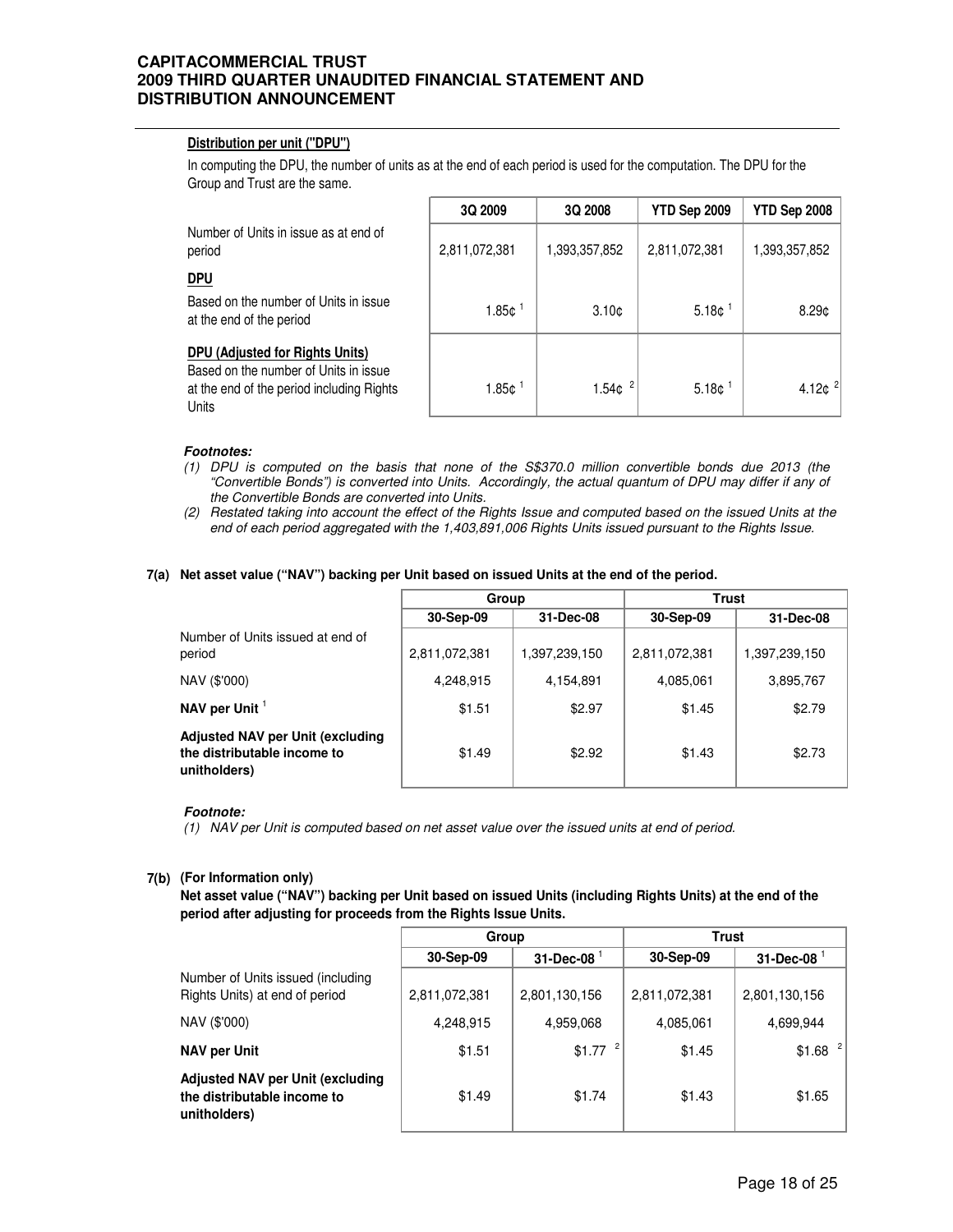#### **Footnotes:**

- 1. Prior year NAVs have been restated with the effects of Rights Issue and are computed based on the issued Units at end of period aggregated with the 1,403,891,006 Rights Units pursuant to the renounceable underwritten 1-for-1 Rights Issue.
- 2. NAV per Unit is computed based on net asset value adjusted for the net proceeds from the Rights Issue of approximately S\$804.2 million over the issued Units (including Rights Units) at end of period.

#### **8 Review of performance**

|                                                                           | Group              |                        |                         |                          |
|---------------------------------------------------------------------------|--------------------|------------------------|-------------------------|--------------------------|
|                                                                           | 3Q 2009<br>S\$'000 | 3Q 2008<br>S\$'000     | YTD Sep 2009<br>S\$'000 | YTD Sep 2008<br>S\$'000  |
| <b>Statement of Total Return</b>                                          |                    |                        |                         |                          |
| Gross revenue                                                             | 102,648            | 92,536                 | 300,083                 | 238,121                  |
| Property operating expenses                                               | (25, 591)          | (25, 824)              | (79, 873)               | (70, 259)                |
| Net property income                                                       | 77,057             | 66,712                 | 220,210                 | 167,862                  |
| Interest income                                                           | 68                 | 142                    | 112                     | 1,026                    |
| Investment income<br>Gain/(Loss) from re-<br>measurement of derivatives   | (3,247)            | 2,538                  | 6,289                   | 319<br>17,210            |
| Manager's management fees                                                 | (5,084)            | (4, 471)               | (14, 546)               | (12, 555)                |
| Trust expenses                                                            | (305)              | (2, 417)               | (2,021)                 | (3,408)                  |
| Borrowing costs                                                           | (23, 525)          | (25, 502)              | (72, 448)               | (55, 142)                |
| Net income before share of                                                |                    |                        |                         |                          |
| profit of associate<br>Share of profit of associate (net                  | 44,964             | 37,002                 | 137,596                 | 115,312                  |
| of tax)                                                                   | 1,006              | 980                    | 3,013                   | 2,671                    |
| <b>Net income</b><br>Net change in fair value of<br>investment properties | 45,970             | 37,982                 | 140,609<br>(684, 822)   | 117,983<br>445,605       |
| Total return for the period                                               |                    |                        |                         |                          |
| before tax                                                                | 45,970             | 37,982                 | (544, 213)              | 563,588                  |
| Income tax                                                                |                    | (10)                   | (1)                     | (35)                     |
| Total return for the period<br>after tax                                  | 45,970             | 37,972                 | (544, 214)              | 563,553                  |
| <b>Distribution Statement</b><br>Total return for the period              |                    |                        |                         |                          |
| before tax                                                                | 45,970             | 37,982                 | (544, 213)              | 563,588                  |
| Net tax & other adjustments                                               | 6,166              | 5,183                  | 689,772                 | (448, 505)               |
| Income available for distribution<br>to unitholders                       |                    |                        |                         |                          |
| Distributable income to                                                   | 52,136             | 43,165                 | 145,559                 | 115,083                  |
| unitholders                                                               | 52,136             | 43,165                 | 145,559                 | 115,083                  |
| <b>DPU</b>                                                                |                    |                        |                         |                          |
| For the period                                                            | 1.85¢              | 3.10 <sub>¢</sub>      | 5.18¢                   | 8.29¢                    |
| Annualised                                                                | 7.34¢              | 12.33¢                 | 6.93 <sub>¢</sub>       | 11.07¢                   |
| <b>DPU</b>                                                                |                    |                        |                         |                          |
| (Adjusted for Rights Units)                                               |                    |                        |                         |                          |
| For the period                                                            | 1.85¢              | $1.54$ ¢ <sup>1</sup>  | 5.18¢                   | 4.12 $\phi$ <sup>1</sup> |
| Annualised                                                                | 7.34¢              | 6.13 $+1$ <sup>1</sup> | 6.93 <sub>¢</sub>       | $5.50$ ¢ <sup>1</sup>    |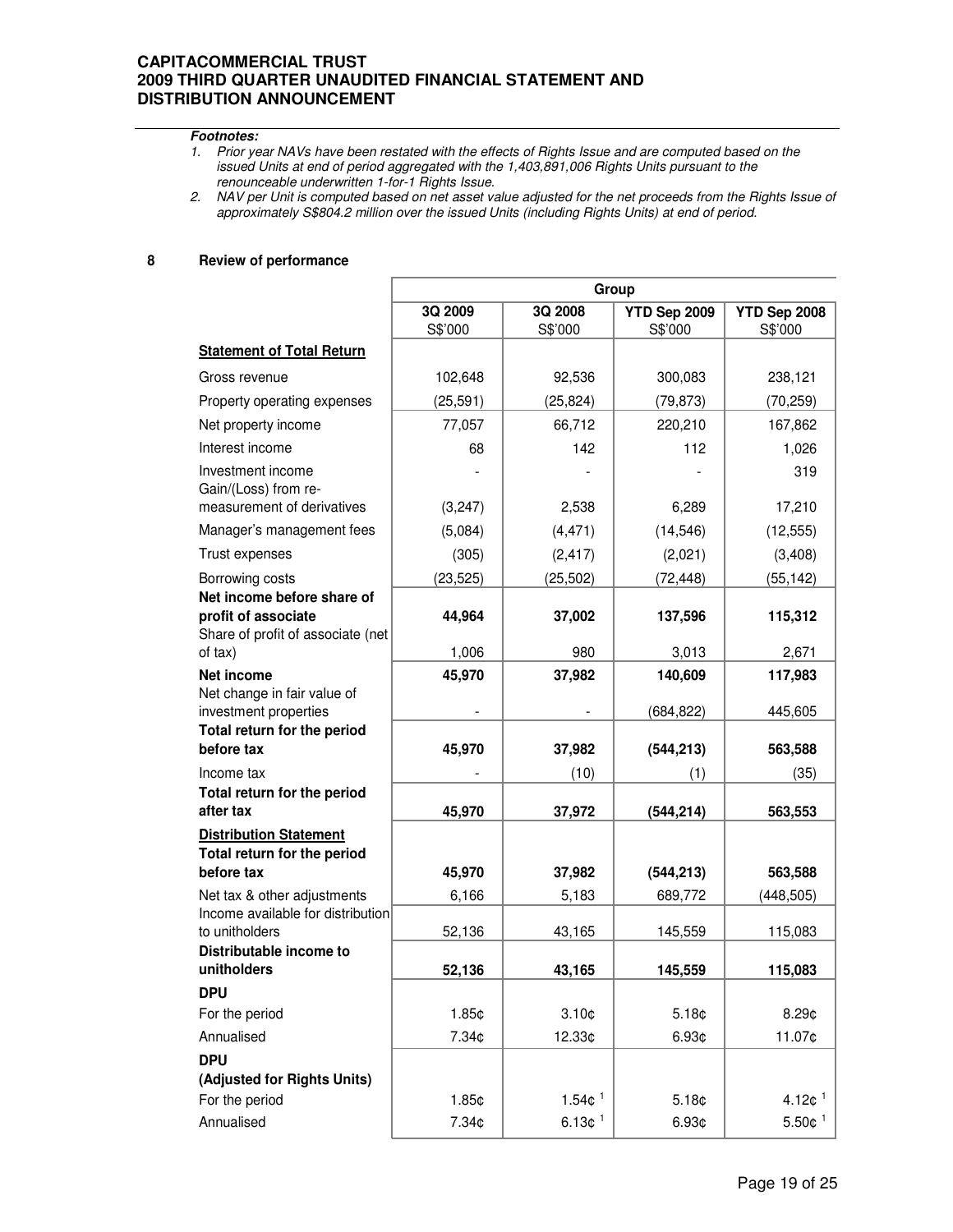#### **Footnote:**

1. Prior period DPUs have been restated taking into account the effect of the Rights Issue and computed based on the issued Units at the end of each period aggregated with the 1,403,891,006 Rights Units issued pursuant to the Rights Issue.

#### **Review of performance 3Q 2009 vs 3Q 2008**

 Gross revenue of S\$102.6 million for 3Q 2009 was higher than 3Q 2008 by S\$10.1 million or 10.9%. This was due mainly to higher rental income from positive rent reversions.

Property operating expenses of S\$25.6 million for 3Q 2009 were lower than 3Q 2008 by S\$0.2 million or 0.9%. The decrease in expenses was mainly due to lower property tax expenses but partially offset by higher marketing fees.

Trust expenses of S\$0.3 million for 3Q 2009 were lower than 3Q 2008 by S\$2.1 million or 87.4%. The decrease was due to lower professional fees and unitholders expenses incurred.

Borrowing costs of S\$23.5 million for 3Q 2009 were lower than 3Q 2008 by S\$2.0 million or 7.8% due mainly to decrease in borrowings.

#### **Review of performance YTD Sep 2009 vs YTD Sep 2008**

Gross revenue of S\$300.1 million for YTD Sep 2009 was higher than YTD Sep 2008 by S\$62.0 million or 26.0%. The increase was due to the full period impact from the acquisition of One George Street and Wilkie Edge in July 2008 and Dec 2008 respectively, and also higher rental income due to positive rent reversions.

Property operating expenses of S\$79.9 million for YTD Sep 2009 were higher than YTD Sep 2008 by S\$9.6 million or 13.7%. The increase was due to the full period expenses related to the acquisition of One George Street and Wilkie Edge but offset partially by lower property tax expense.

Investment income of S\$0.3 million for YTD Sep 2008 was due to interest income from Aragorn, which has been been divested.

Trust expenses of S\$2.0 million for YTD Sep 2009 were lower than YTD Sep 2008 by S\$1.4 million or 40.7%. This was mainly due to lower unitholders and professional fees incurred.

Borrowing costs of S\$72.4 million for YTD Sep 2009 were higher than YTD Sep 2008 by S\$17.3 million or 31.4% due mainly to higher interest cost and related cost of borrowings incurred. Following the draw down of loans, issuance of MTNs, and Convertible Bonds during 2008, YTD Sep 2009 showed a full period cost as compared to YTD Sep 08, resulting in higher interest expenses incurred. Related cost of borrowings has increased due to the refinancing of loans in March and June 2009 and write off of unamortized transaction costs related to the prepayment of the \$650.0 million loan during the period.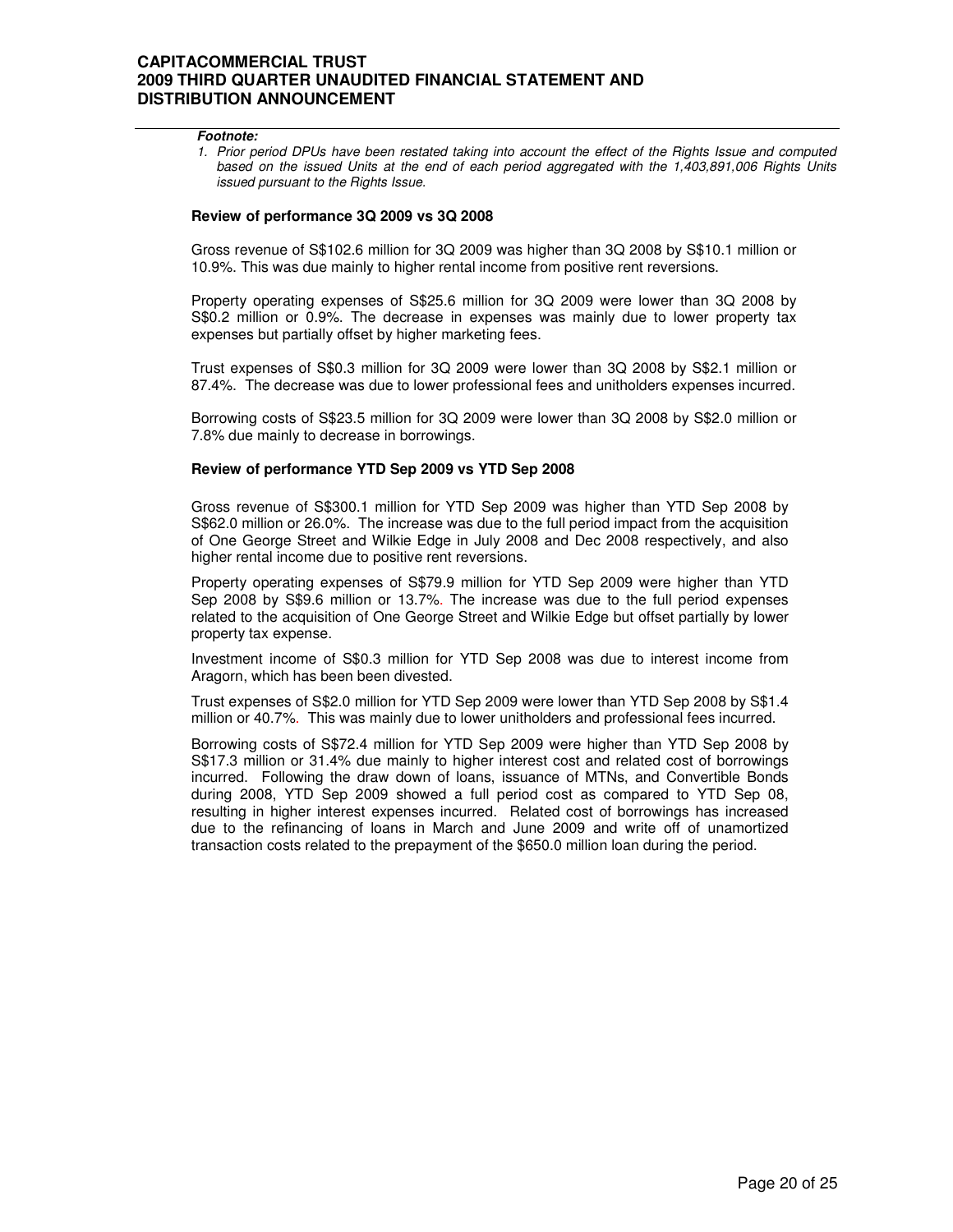#### **9 Variance between the forecast or prospectus statement (if disclosed previously) and the actual results**

## **9(i) Statement of Total Return (Actual vs Forecast)**

|                                                                                  | Group<br>1 July 2009 to 30 September 2009 |                                  |                  |
|----------------------------------------------------------------------------------|-------------------------------------------|----------------------------------|------------------|
|                                                                                  | <b>Actual</b><br>S\$'000                  | $\mathsf{Forecast}^1$<br>S\$'000 | Change<br>%      |
| Gross rental income                                                              | 92,596                                    | 96,519                           | (4.1)            |
| Car park income                                                                  | 4,185                                     | 3,799                            | 10.2             |
| Other income                                                                     | 5,867                                     | 4,779                            | 22.8             |
| <b>Gross revenue</b>                                                             | 102,648                                   | 105,097                          | (2.3)            |
| Property management fees                                                         | (2,839)                                   | (2,769)                          | 2.5              |
| Property tax                                                                     | (9,400)                                   | (12, 754)                        | (26.3)           |
| Other property operating expenses                                                | (13, 352)                                 | (14, 921)                        | (10.5)           |
| <b>Property operating expenses</b>                                               | (25, 591)                                 | (30, 444)                        | (15.9)           |
| Net property income                                                              | 77,057                                    | 74,653                           | 3.2              |
| Interest income                                                                  | 68                                        |                                  | Nm               |
| Gain from re-measurement of derivatives                                          | (3,247)                                   |                                  | Nm.              |
| Manager's management fees                                                        | (5,084)                                   | (4,707)                          | 8.0              |
| Trust expenses                                                                   | (305)                                     | (1, 151)                         | (73.5)           |
| Borrowing costs                                                                  | (23, 525)                                 | (32, 677)                        | (28.0)           |
| Net income before share of profit of<br>associate                                | 44,964                                    | 36,118                           | 24.5             |
| Share of profit of associate (net of tax)                                        | 1,006                                     | 767                              | 31.2             |
| Net income                                                                       | 45,970                                    | 36,885                           | 24.6             |
| Total return for the period before tax                                           | 45,970                                    | 36,885                           | 24.6             |
| <b>Distribution Statement</b>                                                    |                                           |                                  |                  |
| Total return for the period before tax                                           | 45,970                                    | 36,885                           | 24.6             |
| Net tax and other adjustments                                                    | 6,166                                     | 7,894                            | (21.9)           |
| Income available for distribution to unitholders                                 | 52,136                                    | 44,779                           | 16.4             |
| Distributable income to unitholders                                              | 52,136                                    | 44,779                           | 16.4             |
| <b>DPU</b><br>For the period<br><b>Annualised</b>                                | 1.85c<br>7.34¢                            | 3.20 <sub>¢</sub><br>12.70¢      | (42.2)<br>(42.2) |
| <b>DPU</b><br>(Adjusted for Rights Units)<br>For the period<br><b>Annualised</b> | 1.85c<br>7.34 <sub>¢</sub>                | 1.60 $e^2$<br>6.35 $e^2$         | 15.6<br>15.6     |

Nm - not meaningful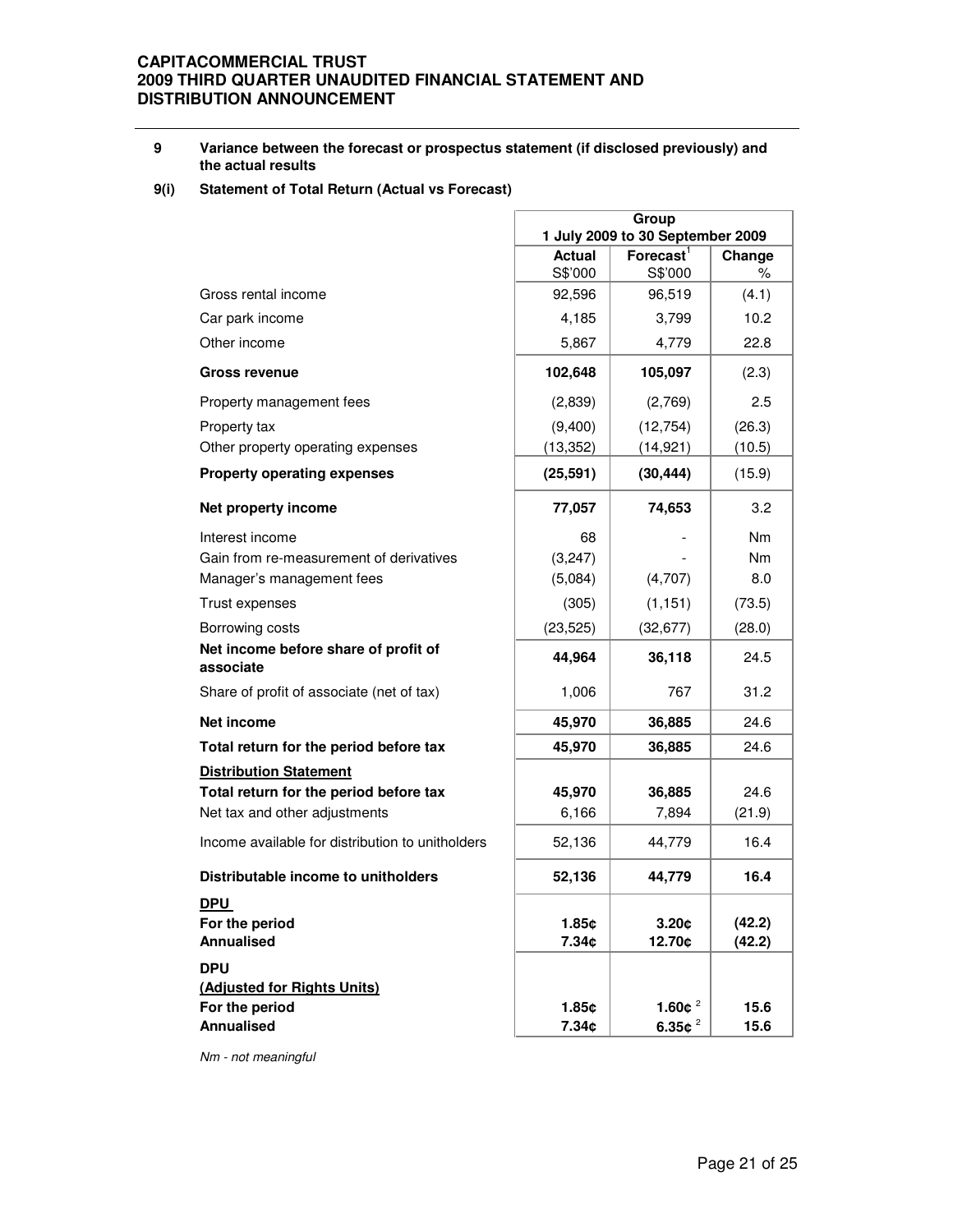#### **Footnotes:**

- (1) The forecast is based on the forecast, together with the assumptions, shown in the circular to unitholders dated 9 June 2008 ("CCT Circular") for the proposed acquisition of One George Street, Singapore.
- (2) Restated taking into account the effect of the Rights Issue and computed based on the issued Units at the end of each period aggregated with the 1,403,891,006 Rights Units issued pursuant to the Rights Issue.

#### **9(ii) Breakdown of total gross revenue (by property)**

|                              | Group                            |                       |        |
|------------------------------|----------------------------------|-----------------------|--------|
|                              | 1 July 2009 to 30 September 2009 |                       |        |
|                              | <b>Actual</b>                    | $\mathsf{Forecast}^1$ | Change |
|                              | S\$'000                          | S\$'000               | %      |
| <b>Capital Tower</b>         | 15,574                           | 15,059                | 3.4    |
| Six Battery Road             | 21,438                           | 21,938                | (2.3)  |
| One George Street            | 15,479                           | 16,403                | (5.6)  |
| <b>HSBC Building</b>         | 2,326                            | 2,326                 |        |
| <b>Starhub Centre</b>        | 4,152                            | 6,319                 | (34.3) |
| <b>Robinson Point</b>        | 3,616                            | 3,760                 | (3.8)  |
| <b>Bugis Village</b>         | 2,609                            | 2,586                 | 0.9    |
| Golden Shoe Car Park         | 2,729                            | 2,729                 |        |
| Market Street Car Park       | 1,064                            | 320                   | 232.5  |
| Wilkie Edge                  | 2,297                            | 2,971                 | (22.7) |
| <b>Sub-Total</b>             | 71,284                           | 74,411                | (4.2)  |
| 60% Interest in Raffles City | 31,364                           | 30,686                | 2.2    |
| <b>Total gross revenue</b>   | 102,648                          | 105,097               | (2.3)  |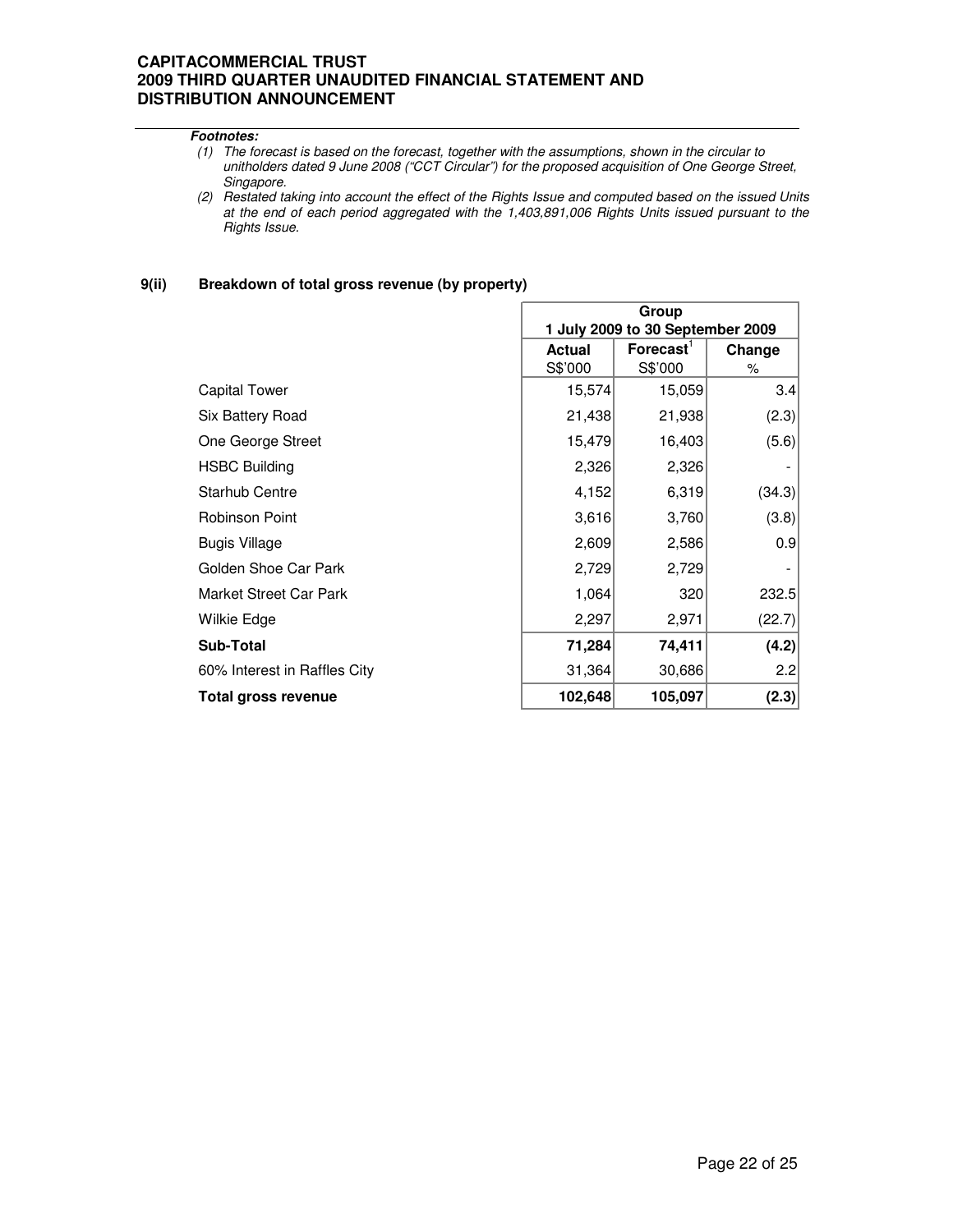#### **9(iii) Breakdown of net property income (by property)**

|                               | Group<br>1 July 2009 to 30 September 2009 |                       |         |
|-------------------------------|-------------------------------------------|-----------------------|---------|
|                               | <b>Actual</b>                             | Forecast <sup>1</sup> | Change  |
|                               | S\$'000                                   | S\$'000               | %       |
| <b>Capital Tower</b>          | 10,520                                    | 9,026                 | 16.6    |
| Six Battery Road              | 16,976                                    | 16,944                | 0.2     |
| One George Street             | 12,460                                    | 12,099                | 3.0     |
| <b>HSBC Building</b>          | 2,312                                     | 2,303                 | 0.4     |
| <b>Starhub Centre</b>         | 3,667                                     | 4,053                 | (9.6)   |
| Robinson Point                | 2,623                                     | 2,590                 | 1.3     |
| <b>Bugis Village</b>          | 2,033                                     | 2,020                 | 0.6     |
| Golden Shoe Car Park          | 1,777                                     | 1,766                 | 0.6     |
| <b>Market Street Car Park</b> | 592                                       | 49                    | 1,108.2 |
| Wilkie Edge                   | 1,955                                     | 1,940                 | 0.8     |
| <b>Sub-Total</b>              | 54,915                                    | 52,790                | 4.0     |
| 60% Interest in Raffles City  | 22,142                                    | 21,863                | 1.3     |
| Total net property income     | 77,057                                    | 74,653                | 3.2     |

#### **Footnote**

(1) The forecast is based on the forecast, together with the assumptions, shown in the circular to unitholders dated 9 June 2008 ("CCT Circular") for the proposed acquisition of One George Street, Singapore.

#### **Review of the performance for the period 1 July 2009 to 30 September 2009**

Gross revenue of S\$102.6 million was lower than forecast by S\$2.4 million or 2.3% on a portfolio basis. The forecast was done prior to the global financial crisis and market conditions had since deteriorated. Lower gross revenue was mainly due to lower contribution from Six Battery Road, One George Street, Starhub Centre and Robinson Point which was a result of lower rental and occupancy rates against the forecast. Wilkie Edge achieved lower occupancy compared with forecast although the effect was offset partially by higher achieved rental rate against the forecast. Capital Tower and Market Street Car Park both achieved higher rental rates, resulting in higher revenue contribution against the forecast. Market Street Car Park was assumed to be under redevelopment in the forecast but we had since aborted the redevelopment plan. Raffles City contributed to higher revenue compared with forecast due to higher variable gross turnover revenue.

Actual property operating expenses of S\$25.6 million were lower than forecast by S\$4.9 million or 15.9% mainly due to lower property tax, utilities and maintenance expenses incurred.

The trust expenses of S\$0.3 million were lower than forecast by S\$0.8 million or 73.5% mainly due to lower professional fees incurred.

Borrowing costs of S\$23.5 million were lower than forecast by S\$19.2 million or 28.0% mainly due to lower borrowings and lower average cost of funds.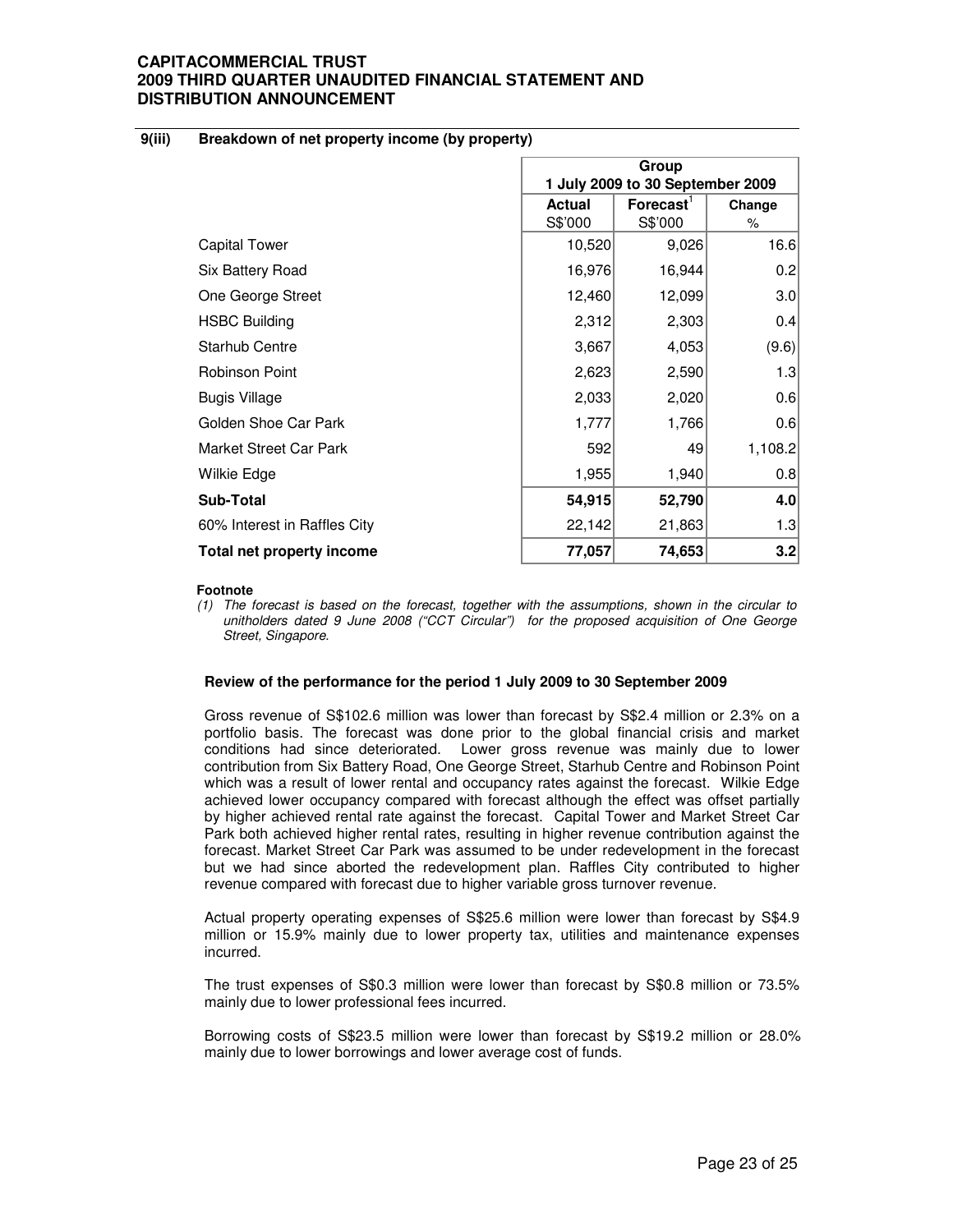#### **10. Commentary on the competitive conditions of the industry in which the group operates and any known factors or events that may affect the group in the next reporting period and the next 12 months**

Advanced estimates by the Ministry of Trade and Industry ("MTI") on 12 Oct 2009 showed that the Singapore economy expanded by 0.8% year-on-year in the third quarter of 2009, compared to a 3.2% contraction in the preceding quarter. On a seasonally-adjusted quarter-on-quarter annualised basis, Singapore's GDP expanded by 14.9%, following a 22.0% expansion in the second quarter of the year. With the stabilization of global economic conditions, MTI has upgraded Singapore's economic growth forecast for 2009 from a contraction of 4.0% to 6.0% to milder contraction of 2.0% to 2.5%. This is the second time in 2009 that MTI has upgraded Singapore's economic growth outlook.

Office rentals in Singapore declined in Q3 2009 compared to Q2 2009. This is the fourth consecutive quarter of office rental decline. However, the pace of rental decline continued to ease as sentiments over the economy and business confidence improved. Industry sources reported that Grade A office rents fell by 13.3% quarter-on-quarter to S\$8.80 psf per month while prime rents fell 12.8% quarter-on-quarter to S\$7.50 psf per month. This was an improvement over the 17.5% and 18.1% drop for Grade A and prime rents respectively in Q2 2009. While office rents have fallen by more than 45% on average for 2009 year-to-date, we still expect positive rental reversion for CCT's portfolio for the rest of this year given that the average passing rent for the portfolio is still below market rentals.

The office leasing market became more active in Q3 2009. There was an increase in premises planning activities and requests for proposals from occupiers, as business confidence improved and office rentals appeared to be bottoming out. The office investment market was relatively more subdued, with only one major transaction reported in 3Q 2009 which was for 6 floors of office space in Prudential Tower along Cecil Street.

The Singapore dollar short term interest rates are still low. Business confidence has improved but the uncertain economic outlook kept a lid on interest rates as most major central banks hold interest rates low to ensure economic stabilization. However, the Reserve Bank of Australia hiked interest rate by 0.25% p.a. on 6 October 2009 which was the first increase in interest rate by a major central bank. On the other hand, the Monetary Authority of Singapore announced on 12 October 2009 that it will maintain a neutral policy stance in its monetary policy.

CCT's floating rate loan portfolio is now at 18% of total debt. The manager will continue to monitor the movement of interest rates and will manage CCT's capital prudently by hedging at the appropriate time and managing its interest rate exposure at an optimal level.

#### **Outlook for 2009**

The rate of decline in office rents in Q3 09 has eased compared with the previous quarters amidst better market sentiments. Office leasing activities have also increased during the quarter. However, uncertainties still loom over the office market with pressure from secondary supply and new office supply that will be added to the market.

The Manager will continue to focus its effort on managing existing tenants and properties to maintain high portfolio occupancy. As at 30 September 2009, the portfolio committed occupancy was 94.0% despite challenging market conditions, higher than the 91.2% for the Singapore's core central business district as registered by industry statistics.

The Manager will continue to strengthen its proactive asset management, tenant retention programs, risk management measures and adopt cost-saving and prudent capital management practices, which will position CCT firmly to weather the challenges ahead.